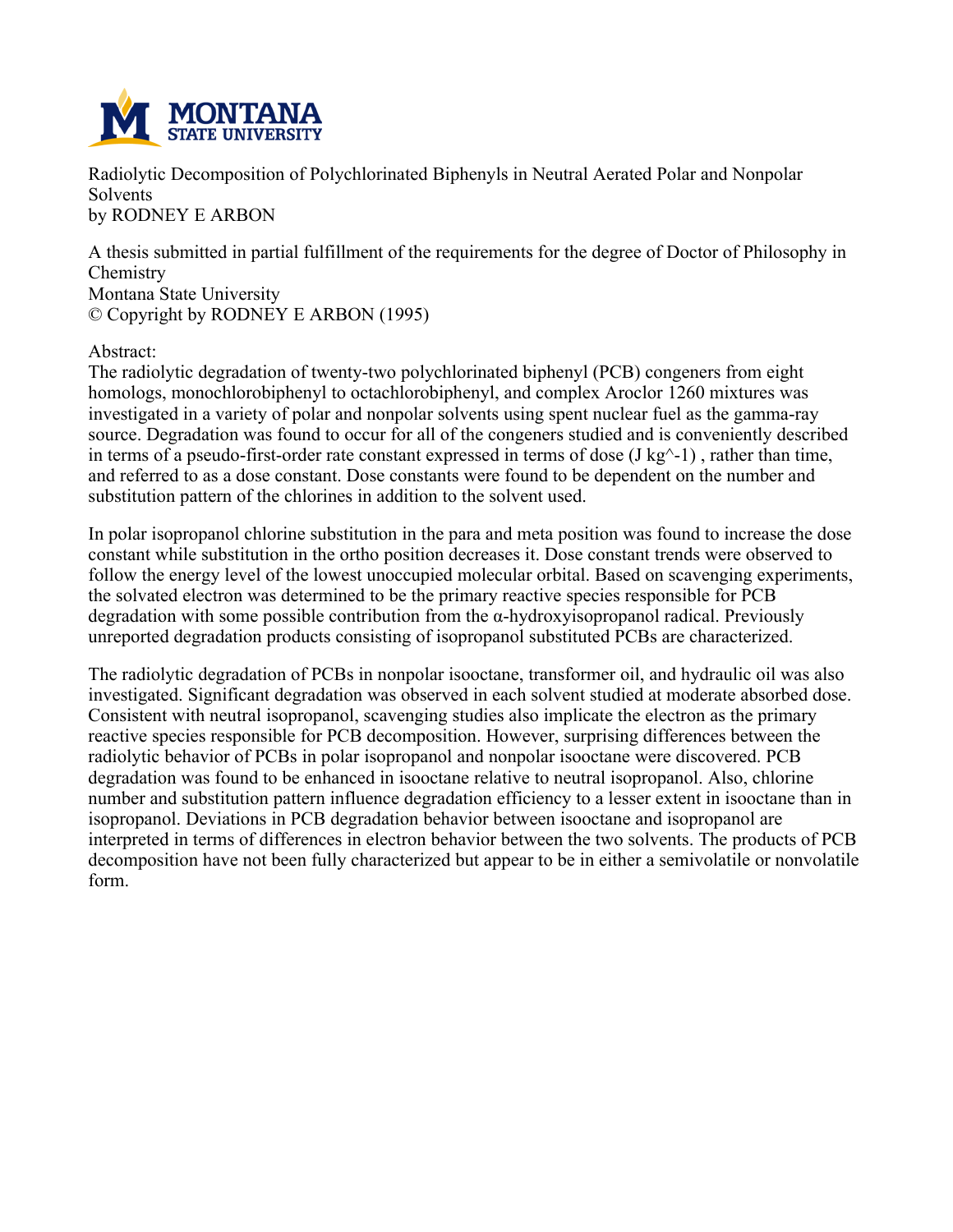## RADIOLYTIC DECOMPOSITION OF POLYCHLORINATED BIPHENYLS

## IN NEUTRAL AERATED POLAR AND NONPOLAR SOLVENTS

by

## Rodney Edward Arbon

# A thesis submitted in partial fulfillment<br>of the requirements for the degree

## of

#### Doctor of Philosophy

in

#### Chemistry

## MONTANA STATE UNIVERSITY Bozeman, Montana

November, 1995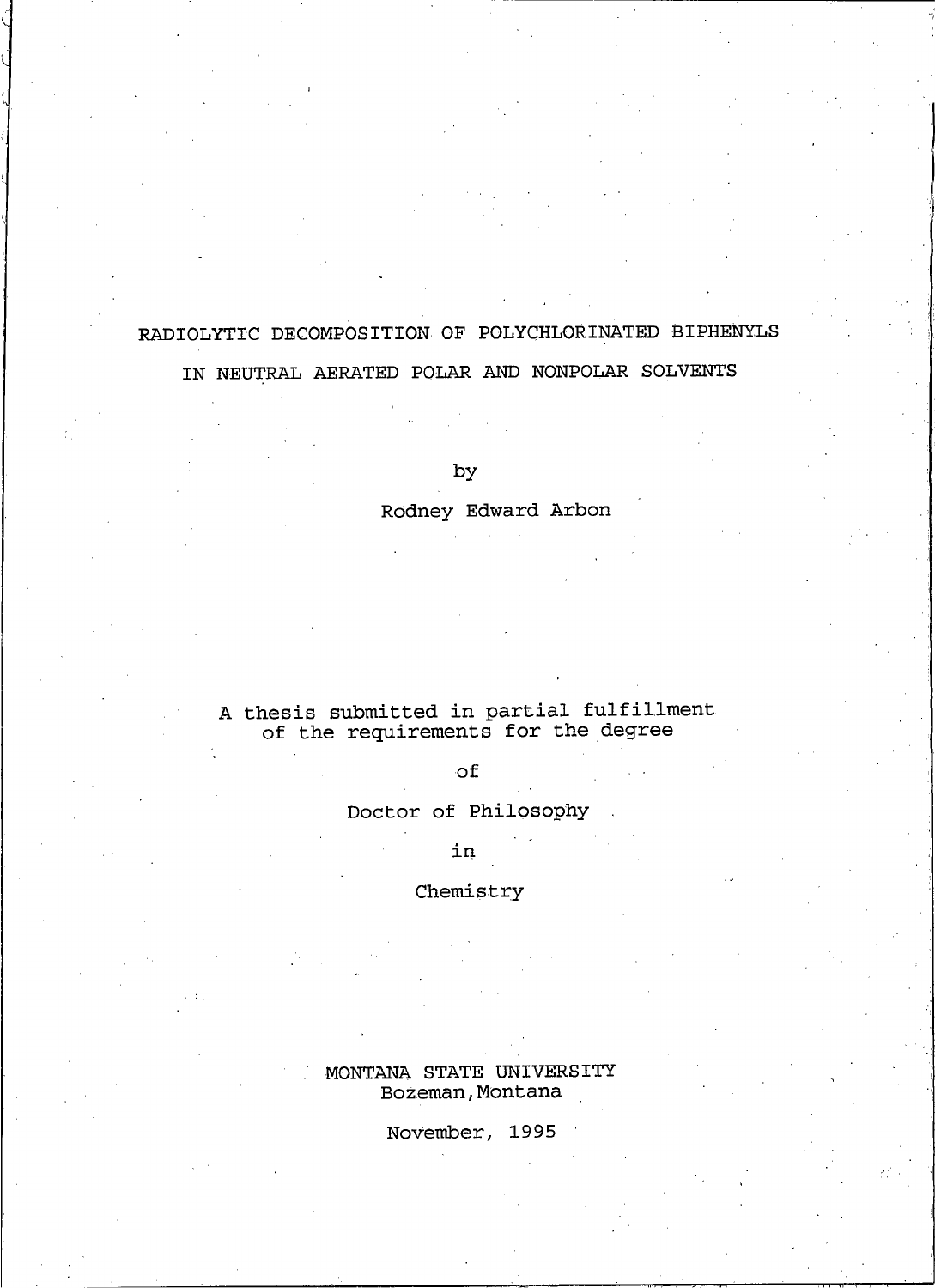D378 Ar182

#### **APPROVAL**

## of a thesis submitted by

Rodney Edward Arbon

This thesis has been read by each member of the thesis committee and has been found to be satisfactory regarding<br>content, English usage, format, citations, bibliographic<br>style, and consistency, and is ready for submission to the College of Graduate Studies.

 $11/13/95$ 

The

Chairman, Graduate Committee

Approved for the Major Department

 $11/13/95$ 

Havid MI) re

Date

Date

Approved for the College of Graduate Studies

 $\frac{2}{\sqrt{2}}$ 

rour

Graduate Dean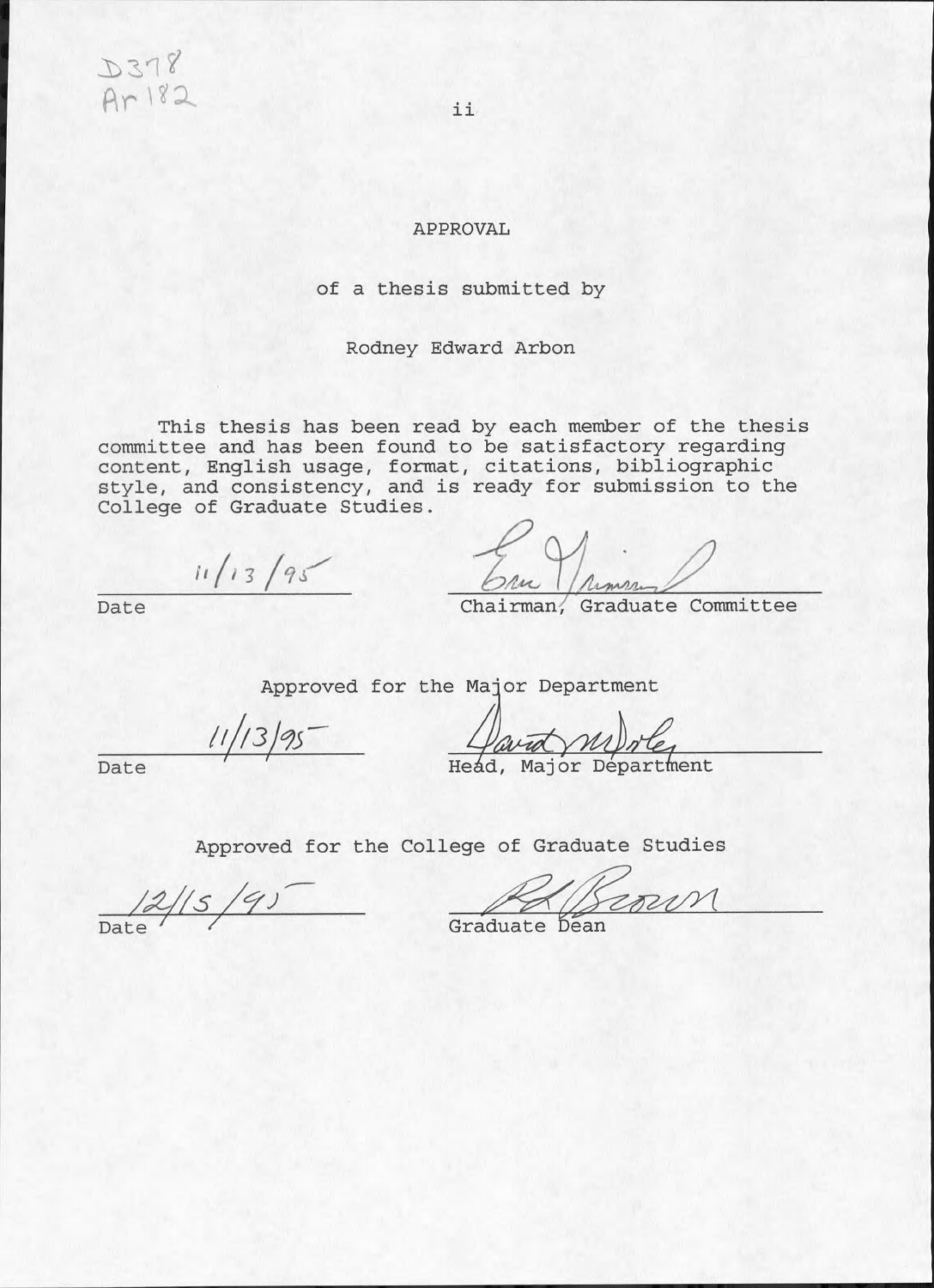#### STATEMENT OF PERMISSION TO USE

In presenting this thesis in partial fulfillment of the requirements for a doctoral degree at Montana State University, I agree that the Library shall make it available to borrowers under the rules of the Library. I further agree that copying of this thesis is allowable only for scholarly purposes, consistent with "fair use" as prescribed in the U.S. Copyright Law. Requests for extensive copying or reproduction of this thesis should be referred to University Microfilms International, 300 North Zeeb Road, Ann Arbor, Michigan 48106, to whom I have granted "the exclusive right to reproduce and distribute my dissertation for sale in and from microform or electronic format, along with the right to reproduce and distribute my abstract in any format in whole or in part."

| Signature | L. Blon |  |
|-----------|---------|--|
| Date      |         |  |

iii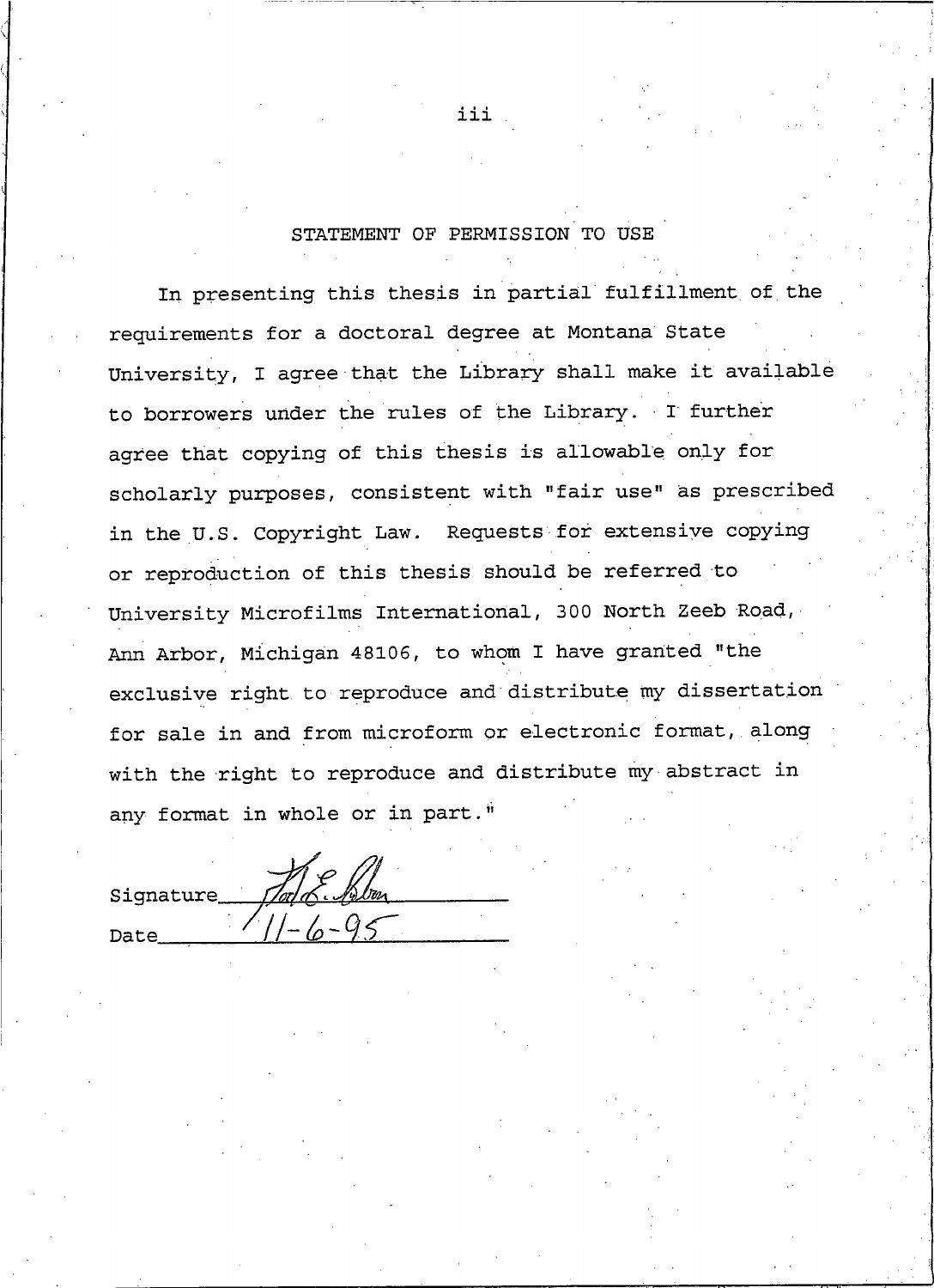#### **ACKNOWLEDGEMENT**

The support of Dr. Berk Knighton and Bruce Mincher in this project has been invaluable. I would also like to recognize the efforts of Carol Thurston. Finishing this degree would have been nearly impossible without her continued support and good humor.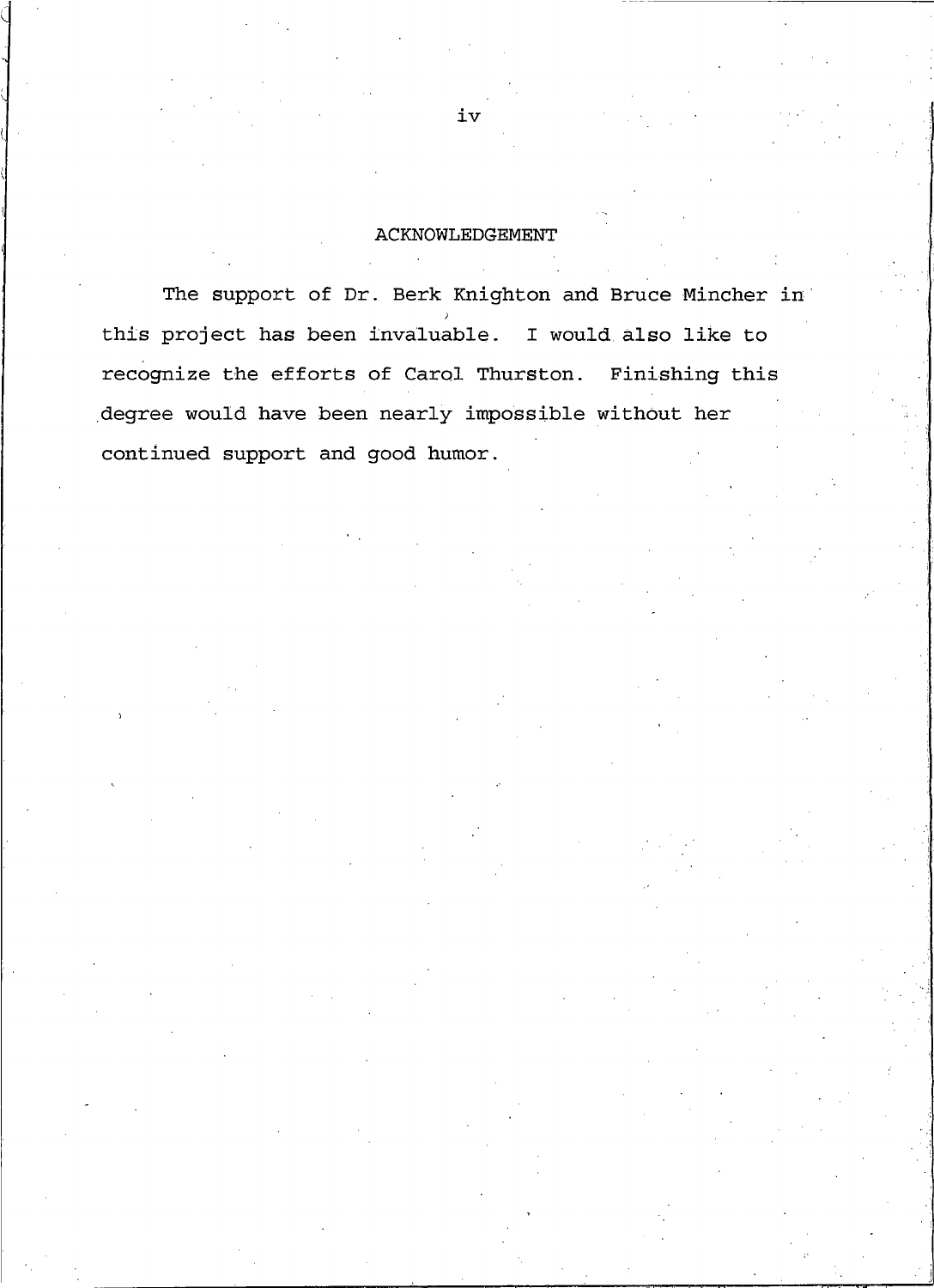## TABLE OF CONTENTS

 $\mathcal{F}$ .

|                        |                                                                                                       |                                                                   |                                           |                                                                                                                                                                                                                                |                                        |  |  | Page                  |
|------------------------|-------------------------------------------------------------------------------------------------------|-------------------------------------------------------------------|-------------------------------------------|--------------------------------------------------------------------------------------------------------------------------------------------------------------------------------------------------------------------------------|----------------------------------------|--|--|-----------------------|
| LIST OF TABLES         |                                                                                                       |                                                                   |                                           |                                                                                                                                                                                                                                | $\mathbf{r}$ . The set of $\mathbf{r}$ |  |  | vii                   |
| LIST OF FIGURES        |                                                                                                       |                                                                   |                                           | a constitution of the company of the company of the company of the company of the company of the company of the company of the company of the company of the company of the company of the company of the company of the compa |                                        |  |  | viii                  |
| ABSTRACT               |                                                                                                       |                                                                   | تواجعا فالجاج وأوجاج والمالون والمالونيات |                                                                                                                                                                                                                                |                                        |  |  | xi                    |
| INTRODUCTION           |                                                                                                       | وأنفارها القاربة القاربة والقائمة أتقارض فالقاربة القاربة القاربة |                                           |                                                                                                                                                                                                                                |                                        |  |  | $\mathbf{1}$          |
| <b>THEORY</b>          |                                                                                                       |                                                                   |                                           | المتحافظ والمستحدث والمستحدث والمستحدث والمتحافظ                                                                                                                                                                               |                                        |  |  | 12                    |
|                        | Degradation Efficiency --- G Value<br>Dose Constants                                                  |                                                                   |                                           |                                                                                                                                                                                                                                |                                        |  |  | 13<br>15<br>16        |
| EXPERIMENTAL SECTION   |                                                                                                       |                                                                   |                                           | $\mathcal{L}_{\mathbf{a}}$ , $\mathcal{L}_{\mathbf{a}}$ , $\mathcal{L}_{\mathbf{a}}$ , $\mathcal{L}_{\mathbf{a}}$ , $\mathcal{L}_{\mathbf{a}}$ , $\mathcal{L}_{\mathbf{a}}$                                                    |                                        |  |  | 24                    |
|                        | Analytical Measurements and Reagents                                                                  |                                                                   |                                           |                                                                                                                                                                                                                                |                                        |  |  | 24<br>27              |
| RESULTS AND DISCUSSION |                                                                                                       |                                                                   |                                           |                                                                                                                                                                                                                                |                                        |  |  | 32                    |
|                        | Radiolysis of PCBs in Polar Solvents<br>General Radiolytic Characterization<br>Mechanistic Studies 34 |                                                                   |                                           |                                                                                                                                                                                                                                |                                        |  |  | 32<br>32              |
|                        | Direct Gamma-ray Interaction 34<br>Reactive Species                                                   |                                                                   |                                           |                                                                                                                                                                                                                                |                                        |  |  | 35                    |
|                        | Scavenging Experiments                                                                                |                                                                   |                                           |                                                                                                                                                                                                                                |                                        |  |  | 36<br>37              |
|                        |                                                                                                       |                                                                   |                                           |                                                                                                                                                                                                                                |                                        |  |  | 37<br>39<br>41        |
|                        | Isopropanol Radical<br>Nitrous Oxide Sparging                                                         |                                                                   |                                           |                                                                                                                                                                                                                                |                                        |  |  | 41<br>42              |
|                        | Effect of Dielectric Constant<br>on the Dose Constant                                                 |                                                                   |                                           |                                                                                                                                                                                                                                |                                        |  |  | 43                    |
|                        | Oxygen Sparging<br>Partial Mechanism<br>Chlorine Substitution Pattern                                 |                                                                   |                                           |                                                                                                                                                                                                                                |                                        |  |  | 44<br>46 <sup>°</sup> |
|                        | and Dose Constant<br>Toxicity and Dose Constant                                                       |                                                                   |                                           |                                                                                                                                                                                                                                |                                        |  |  | 48<br>55              |
|                        | Mass Balance Studies<br>Adduct Identification<br>Missing Carbon and Chloride Mass                     |                                                                   |                                           |                                                                                                                                                                                                                                |                                        |  |  | 57<br>59<br>61        |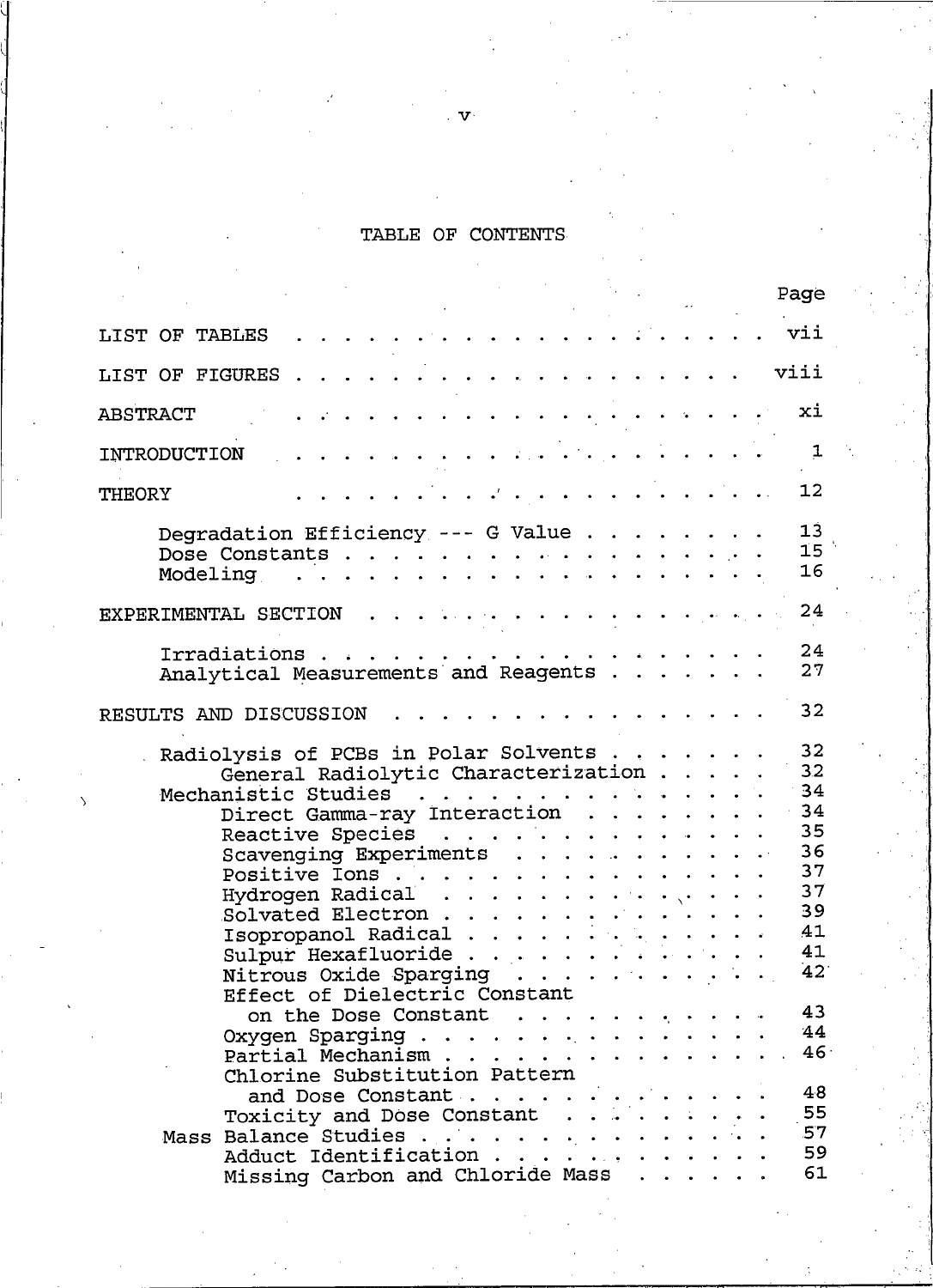#### TABLE OF CONTENTS--Continued

Carbon 14 Labeled Tetrachlorobiphenyl 63 Adduct Elimination . . . . . . . . 65 Biphenyl  $\mathbf{r}$  . The set of the set of the set of the set of the set of the set of the set of the set of the set of the set of the set of the set of the set of the set of the set of the set of the set of the set of the set of t 65  $\begin{array}{cccccccccccccc} \bullet & \bullet & \bullet & \bullet & \bullet & \bullet & \bullet & \bullet & \bullet \end{array}$ 68 70 Determination of Degradation Efficiency . . . 70 Reactive Species . . . . . . . . . . . 75 Scavenging Experiments 75 Degradation Efficiency 78 المناطق المناطق المناطق الموارد Congener Substitution and Degradation . 82 Aroclor 1260 Degradation in Transformer Oil . . . . . 87 PCB Contaminated Hydraulic Oil . . . 89 Mass Balance in Isooctane..... 90  $\mathbf{L}^{\text{max}}$ Reaction Mechanism and Kinetics . .  $\mathbb{R}^2$ 92 Initial PCB Concentration and Measured Dose Constant . . . 95 97 SUMMARY 100 **REFERENCES** 

Page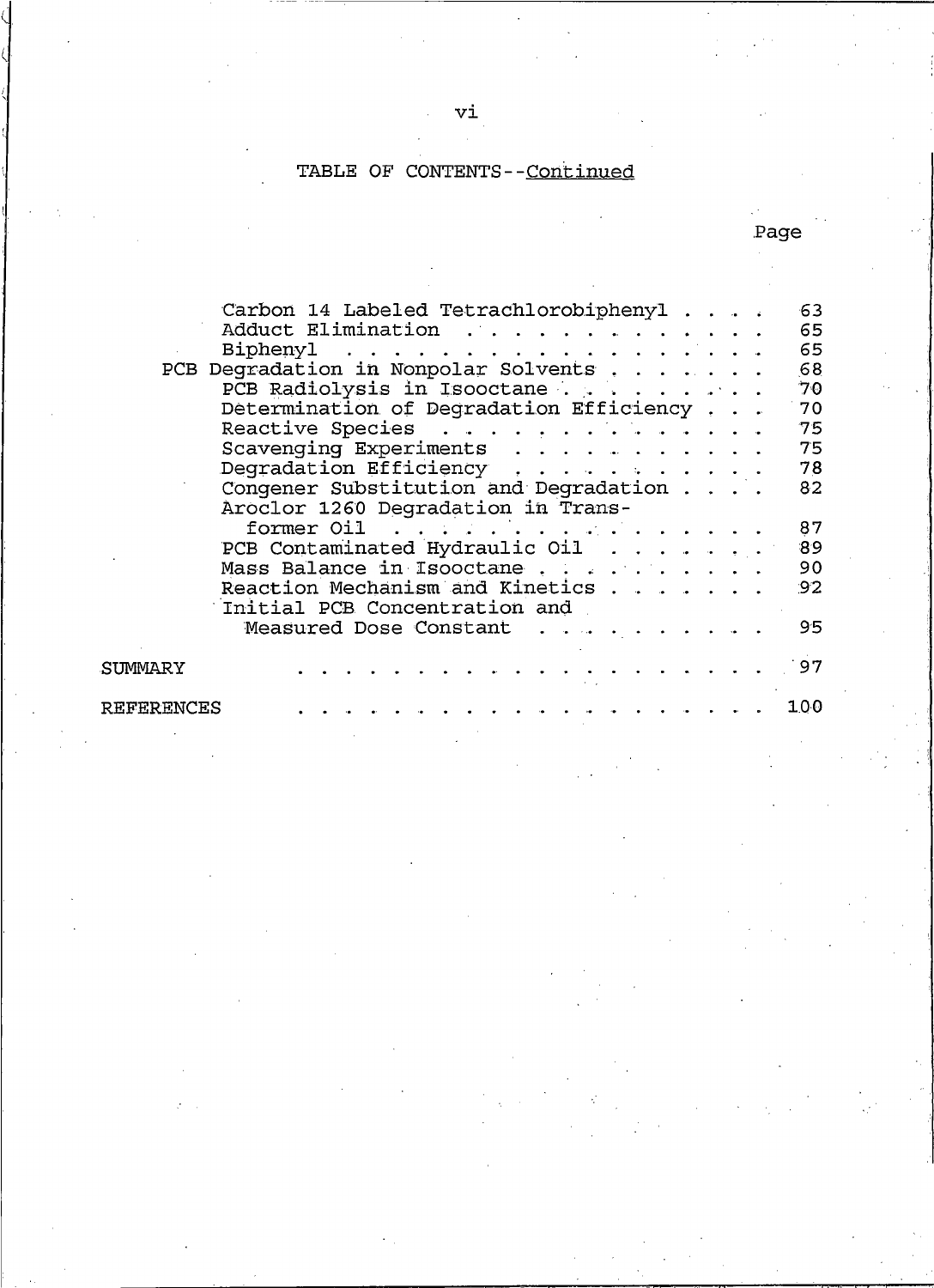## LIST OF TABLES.

| Table |                                                                                                                                                                                 | Page |
|-------|---------------------------------------------------------------------------------------------------------------------------------------------------------------------------------|------|
| 1.    | Dose Constant Obtained for Bz 200 in Iso-<br>propanol under Various Conditions of<br>Irradiations Using Spent Fuel                                                              | 37   |
| 2.    | Dose Constants - kGy <sup>-1</sup> for Bz 200, Free Ion<br>Yield-G (e), and Dielectric Constant as a<br>Function of Solvent                                                     | 44   |
| 3.    | Dose Constants for Selected PCB Congeners in<br>Isopropanol                                                                                                                     | 50   |
| 4.    | Relative PCB Response in an Electron Capture<br>Detector and Dose Constant                                                                                                      | .55  |
| 5.    | Carbon and Chlorine Mass Balance when Fifty Percent '<br>of the Beginning Material is Destroyed. Also pre-<br>sented is the Dose Needed to Achieve Fifty Percent<br>Destruction | 63   |
| 6.    | Relative Destruction for a 250 mg L <sup>-1</sup> Solution<br>of Bz 1 and Bz 200 in Isooctane With and Without<br>the Addition of Radical Scavengers.                           | 76   |
| 7.    | Dose Constants in Isooctane and Isopropanol<br>for Selected PCB Congeners.                                                                                                      | 79   |

 $vii$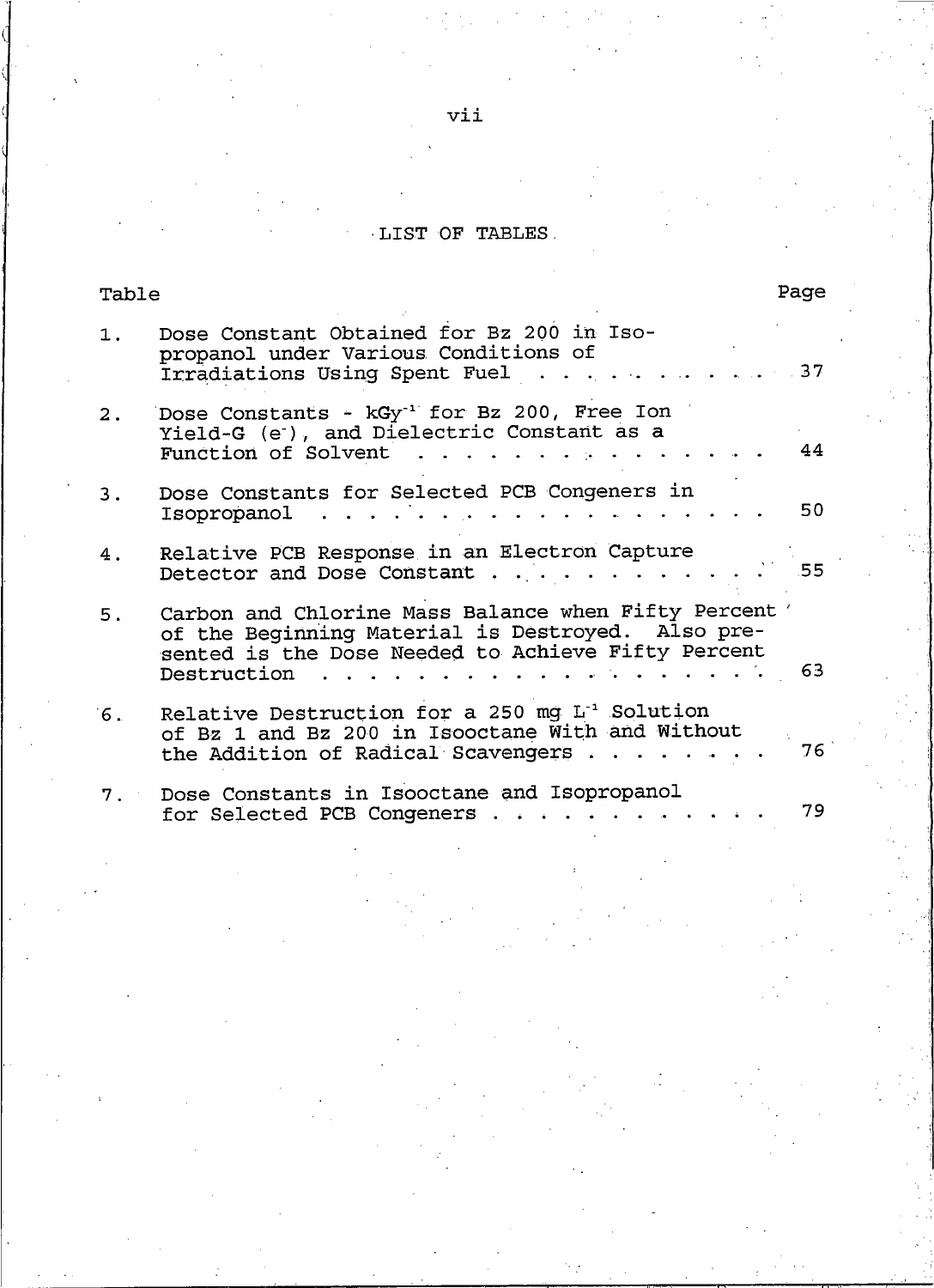## LIST OF FIGURES

## Figure

| 1. | Change in $2, 2', 3, 3', 5, 5', 6, 6'$ octachloro-<br>biphenyl concentration versus absorbed dose.<br>A steady decrease in Bz 200 concentration with<br>increasing dose is observed. Note the half-<br>life dependency on Bz 200 in relation to<br>absorbed dose.                                                                                                       | 17 |
|----|-------------------------------------------------------------------------------------------------------------------------------------------------------------------------------------------------------------------------------------------------------------------------------------------------------------------------------------------------------------------------|----|
| 2. | Plot of the natural logarithm of Bz 200 con-<br>centration and absorbed dose. The slope of the<br>line provides the dose constant. The correlation<br>coefficient for the above line was $0.996$                                                                                                                                                                        | 18 |
| 3. | a. The predicted pattern using the kinetic model<br>as described in the text. b. The experimentally<br>determined degradation of octachlorobiphenyl as<br>well as the growth of less chlorinated PCB homo-<br>logs as a function of absorbed dose. PCB homologs<br>are labeled as follows: (a) octa-; (b) hepta-;<br>(c) hexa-; (d) penta-; and (e) tetrachlorobiphenyl | 21 |
| 4. | Advanced Test Reactor (ATR) gamma irradiation<br>dry tube                                                                                                                                                                                                                                                                                                               | 25 |
| 5. | Irradiation vessel used in this study                                                                                                                                                                                                                                                                                                                                   | 25 |
| 6. | Simultaneous to the production of less chlor-<br>inated PCBs is the increase in free chloride.<br>concentration                                                                                                                                                                                                                                                         | 33 |
| 7. | Observed dose constant as a function of<br>chlorines on the biphenyl ring. Specific<br>congeners can be identified by their Ballschmiter<br>number given in Table 3<br>and the state of the state                                                                                                                                                                       | 49 |
| 8. | Calculated LUMO energy versus observed dose<br>constants. Ballschmiter numbers are also given                                                                                                                                                                                                                                                                           | 52 |
| 9. | Electron impact mass spectrum total ion chromato-<br>gram for a solution initially containing Bz 200<br>(OCB) after receiving a dose of 120 kGy.<br>Peaks<br>are labelled to indicate the level of chlorina-<br>tion on the biphenyl ring. Peaks with retention<br>timos longer than Bz 200 are solvent altered                                                         |    |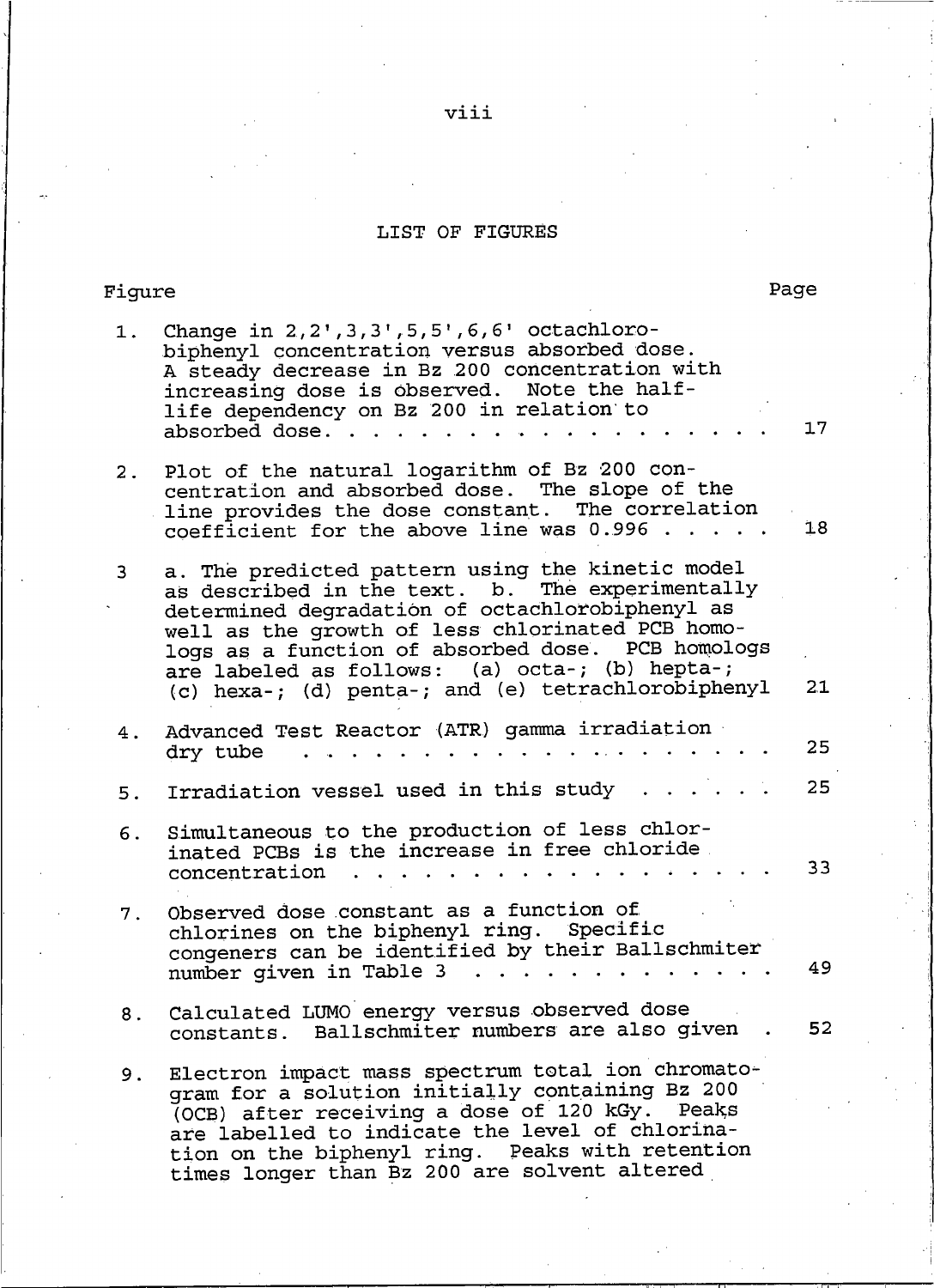## $\mathbf{i}\mathbf{x}$

## LIST OF FIGURES--Continued

## Figure

|     | congeners. The mass spectrum for the adduct<br>identified with the arrow is given in Figure 10<br>58                                                                                                                                                                                                                                                                                  |                 |
|-----|---------------------------------------------------------------------------------------------------------------------------------------------------------------------------------------------------------------------------------------------------------------------------------------------------------------------------------------------------------------------------------------|-----------------|
| 10. | Electron impact mass spectrum from solvent<br>altered Bz 200. Insert shows the proposed<br>structure of the PCB-solvent adduct assigned<br>to the mass spectrum<br>60                                                                                                                                                                                                                 |                 |
| 11. | TMS derivatized mass spectrum of Figure 10<br>62                                                                                                                                                                                                                                                                                                                                      |                 |
| 12. | Extracted ion chromatogram for $m/z$ 59, a<br>common ion for all of the adducts under three<br>conditions. The top extracted ion chromatogram<br>(EIC) is for a solution of Bz 200 while the<br>middle EIC is Bz 200 and benzene and the bot-<br>tom EIC is Bz 200 and nitrobenzene. Note the<br>abundance scale. Adducts are eliminated in<br>the presence of nitrobenzene. $\cdots$ | 66              |
| 13. | Production of biphenyl from 4-chlorobiphenyl<br>67                                                                                                                                                                                                                                                                                                                                    |                 |
| 14. | Concentration of biphenyl as a function of<br>absorbed dose                                                                                                                                                                                                                                                                                                                           | 69              |
| 15. | Observed destruction from the irradiation of<br>Bz 200 in isooctane. Note the exponential<br>decay of Bz 200 in relation to absorbed dose                                                                                                                                                                                                                                             | 71              |
| 16. | Degradation products produced from Bz 200.<br>Curves a-3 correspond to hepta-, hexa-,<br>penta-, tetra-, tri-, and dichlorobiphenyl,<br>respectively                                                                                                                                                                                                                                  | 72 <sub>1</sub> |
| 17. | Beginning PCB concentration versus the dose<br>constants obtained                                                                                                                                                                                                                                                                                                                     | 74              |
| 18. | Plot of observed dose constant in isooctane<br>as a function of chlorine content on the<br>biphenyl ring. Specific congeners can be<br>identified by their Bz numbers.                                                                                                                                                                                                                | 83              |
| 19. | Plot of dose constants obtained in isooctane<br>against the dose constants obtained in<br>isopropanol. Congeners can be identified<br>by their Bz numbers                                                                                                                                                                                                                             | 85              |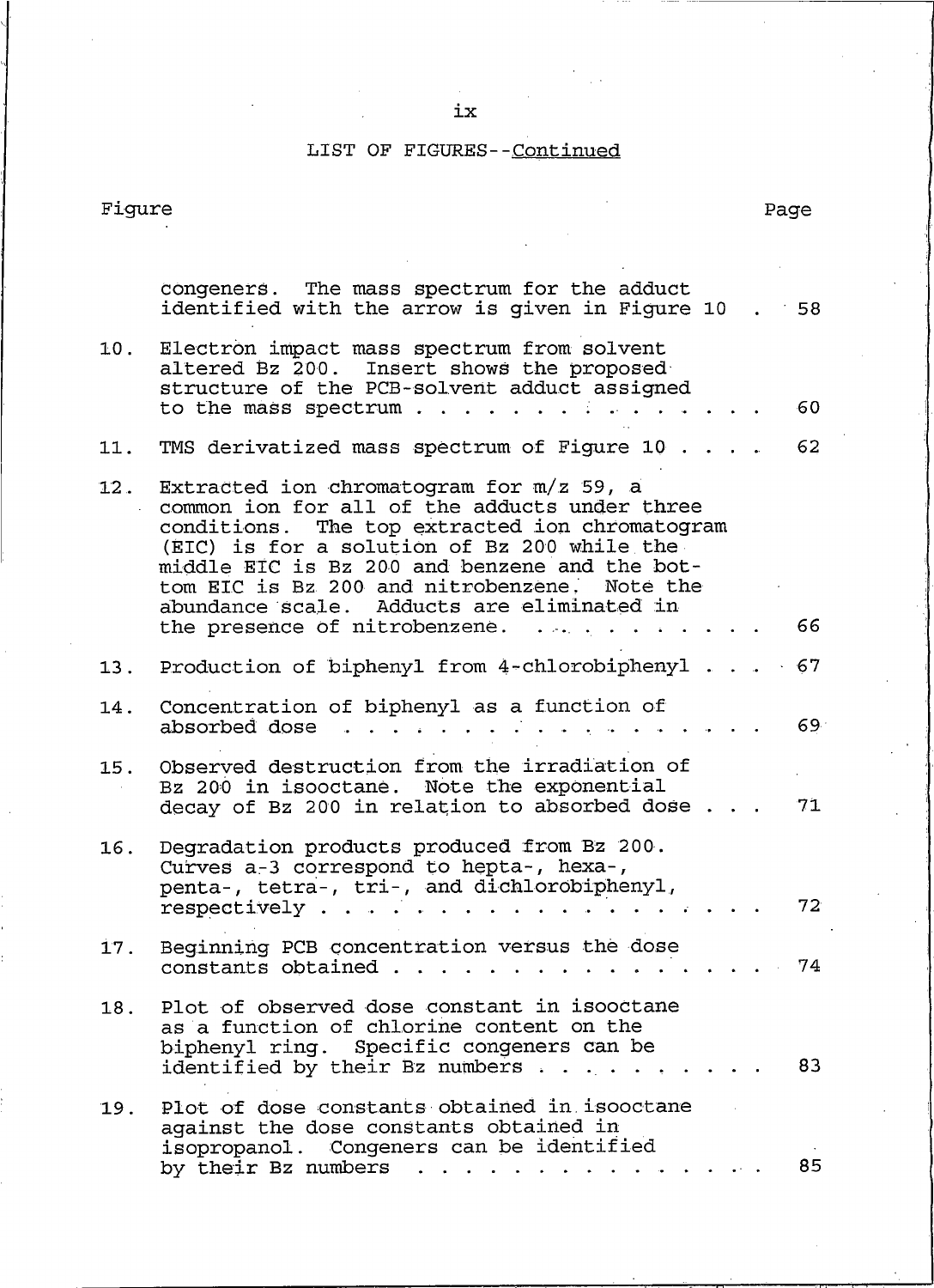## LIST OF FIGURES--Continued

## Figure

 $20.$ 

Aroclor 1260 in transformer oil as a function of absorbed dose. Aroclor 1260 concentration steadily decreases with increasing dose. The Aroclor 1260 concentration has been reduced **The** 

Aroclor 1260 as a function of absorbed  $21.$ dose in hydraulic oil. Aroclor 1260 concentration steadily decreases with increasing<br>dose. The Aroclor 1260 concentration has been reduced from 5000 mg L<sup>-1</sup> to 520 mg L<sup>-1</sup>

from 5000 mg  $L^{-1}$  to 1800 mg  $L^{-1}$ .

88

Page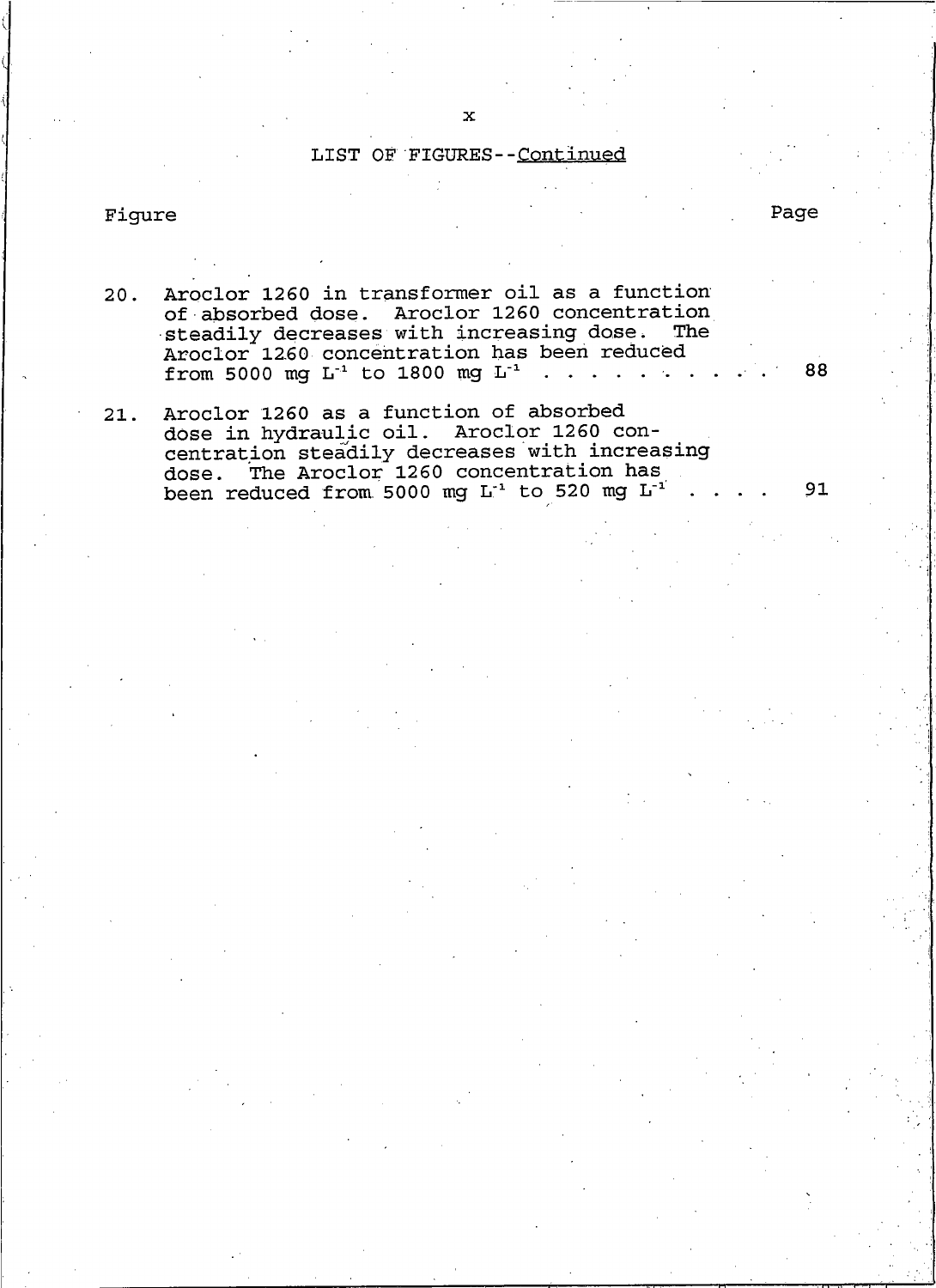#### **ABSTRACT**

The radiolytic degradation of twenty-two polychlorinated biphenyl (PCB) congeners from eight homologs, monochlorobiphenyl to octachlorobiphenyl, and complex Aroclor 1260 mixtures was investigated in a variety of polar and nonpolar solvents using spent nuclear fuel as the gamma-ray source. Degradation was found to occur for all of the congeners studied and is conveniently described in terms of a pseudo-first-order rate constant expressed in terms of dose (J kg<sup>-1</sup>), rather than time, and referred to as a dose constant. Dose constants were found to be dependent on the number and substitution pattern of the chlorines in addition to the solvent used.

In polar isopropanol chlorine substitution in the para and meta position was found to increase the dose constant while substitution in the ortho position decreases it. Dose constant trends were observed to follow the energy level of the lowest unoccupied molecular orbital. Based on scavenging experiments, the solvated electron was determined to be the primary reactive species responsible for PCB degradation with some possible contribution from the  $\alpha$ hydroxyisopropanol radical. Previously unreported degradation products consisting of isopropanol substituted PCBs are characterized.

The radiolytic degradation of PCBs in nonpolar isooctane, transformer oil, and hydraulic oil was also investigated. Significant degradation was observed in each solvent studied at moderate absorbed dose. Consistent with neutral isopropanol, scavenging studies also implicate the electron as the primary reactive species responsible for PCB However, surprising differences between the decomposition. radiolytic behavior of PCBs in polar isopropanol and nonpolar isooctane were discovered. PCB degradation was found to be enhanced in isooctane relative to neutral isopropanol. Also, chlorine number and substitution pattern influence degradation efficiency to a lesser extent in Deviations in PCB isooctane than in isopropanol. degradation behavior between isooctane and isopropanol are interpreted in terms of differences in electron behavior between the two solvents. The products of PCB decomposition have not been fully characterized but appear to be in either a semivolatile or nonvolatile form.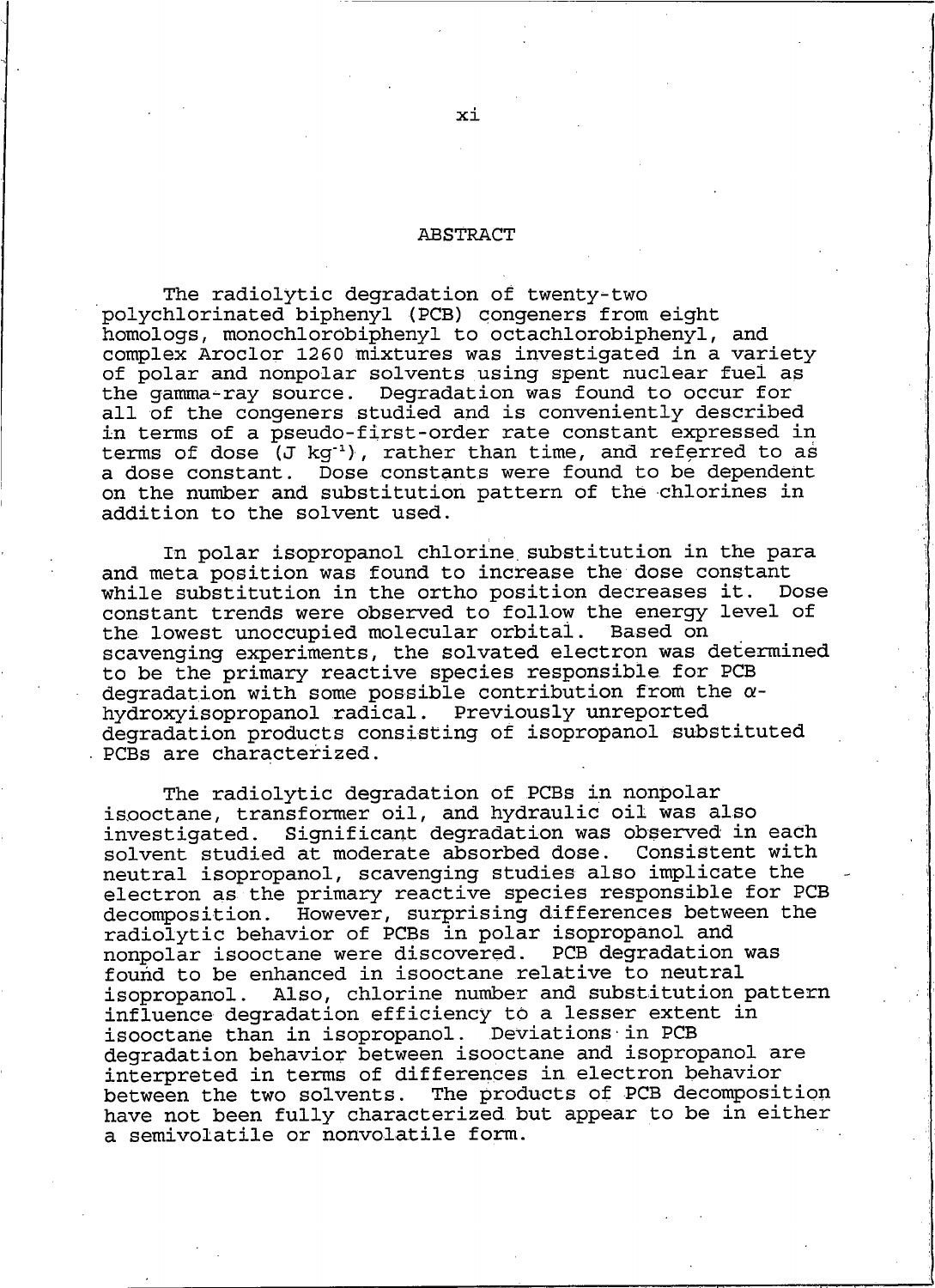## INTRODUCTION

Polychlorinated biphenyls (PCBs) are a class of compounds produced by the direct chlorination of biphenyl with anhydrous chlorine in the presence of iron filings or ferric chloride as catalysts. PCBs have the empirical formula  $C_{12}H_{10-n}Cl_n(n=1-10)$  with 209 discrete congeners possible (1). PCBs are physically and chemically stable and exhibit many desirable properties such as low vapor pressure, low flammability, high heat capacity, low electrical conductivity, resistance to oxidation, resistance to acids, resistance to bases, and suitable viscositytemperature relationships. As a result, PCBs were found to have a wide variety of uses in industry. In a 50-year. period, approximately 1.4 billion pounds of PCBs were produced and sold as heat transfer fluids, hydraulic fluids, solvent extenders, plasticizers, flame retardants, organic diluents, and dielectric fluids (2). Such widespread use eventually resulted in multiple releases into the environment. Researchers as early as the mid-60s noted spurious peaks in electron capture gas chromatograms of environmental samples that could not be attributed to any known chlorinated pesticides (3). In 1967, Widmark reported mass spectrometric data that provided unambiguous proof that these contaminants were PCBs (4).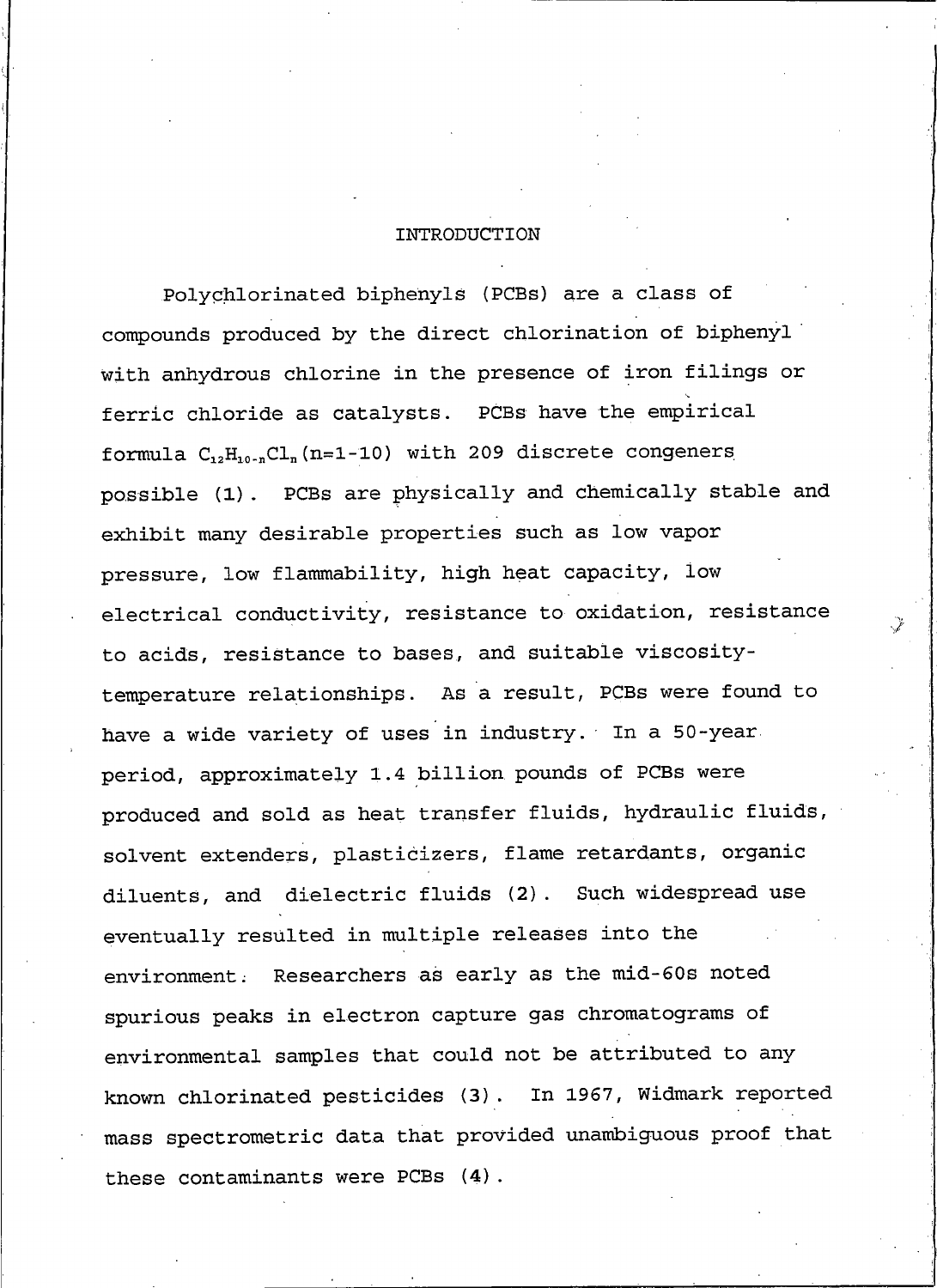It has now been established that PCBs do not readily degrade in the environment and are ubiquitous environmental pollutants occurring in most human and animal adipose tissue, in milk, and in sediment. The persistence of PCBs in the environment, coupled with their apparent toxicity (2), led to the passage of the Toxic Substances Control Act (TSCA) in 1976. This act regulates the use and disposal of PCB-containing materials when the PCB concentration is greater than 50 parts per million (ppm). Tremendous quantities of PCB-contaminated solvents are currently subject to the disposal requirements in the TSCA Two commonly contaminated solvents are transformer and  $(1)$ . hydraulic oil. For example, it is estimated that somewhere between 300 and 600 million gallons of PCB-contaminated transformer oil fall under the disposal requirements of TSCA  $(5)$ .

Transformer oil is used in insulating the coils of transformers, both electrically and thermally. Transformer oil is a generic term that encompasses two broad classes: natural and synthetic. Natural transformer oil is a specially refined mineral oil derived from naphthenic base crudes (5). The synthetic types are PCBs, silicon oils, and ester liquids. The most common synthetic oils are neat PCBs sold as complex mixtures known as Aroclors. Over 60 different congeners may be present in a single Aroclor mix.

 $\overline{2}$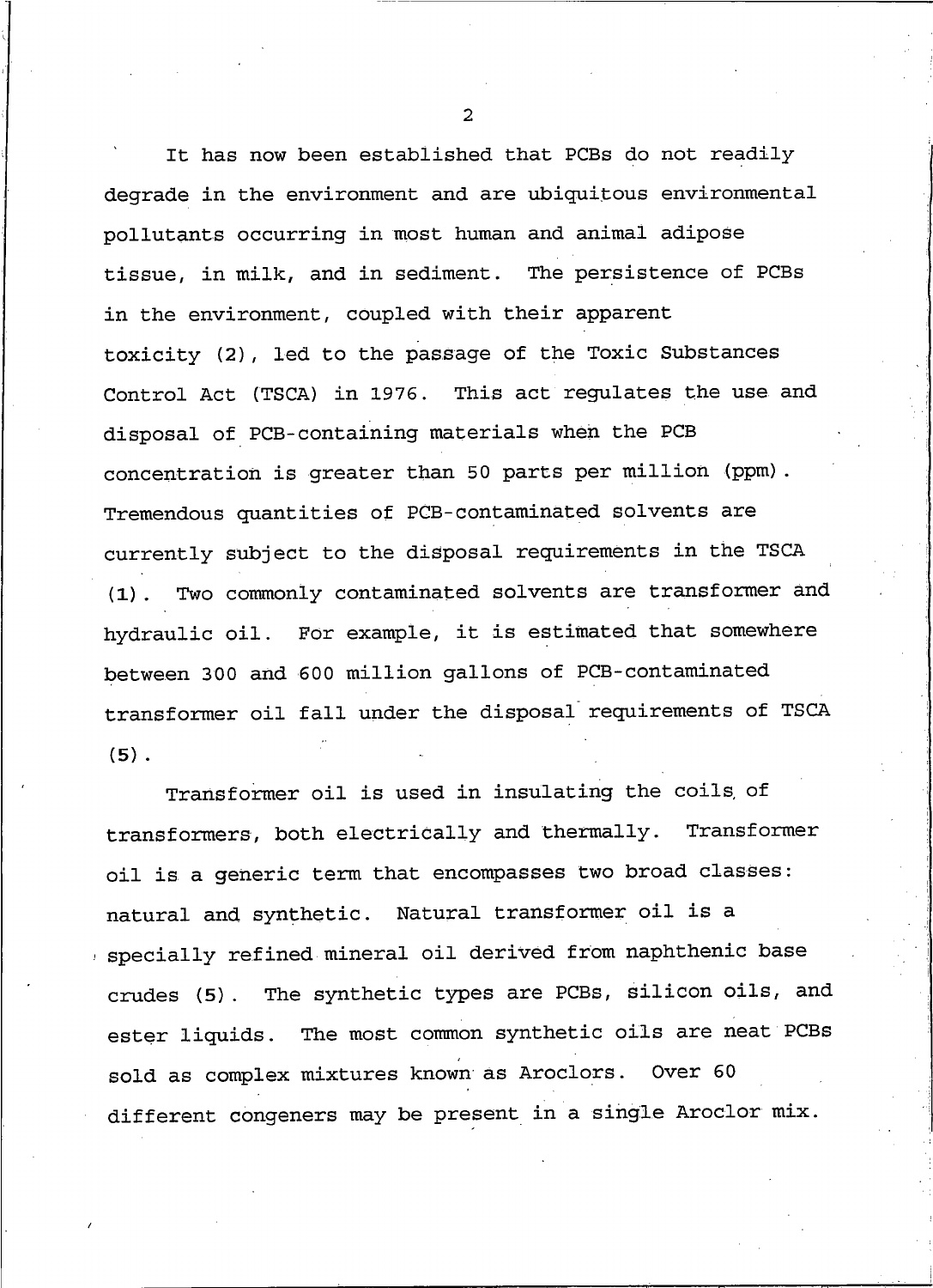The major producer, Monsanto Corporation, marketed PCBs under the trade name Aroclor from 1930 to 1977  $(1)$ .

The transformer oil evaluated in this study is Aroclor contaminated natural transformer oil. Aroclor contamination of natural transformer oil typically occurred because natural transformer oil-filled transformers and PCB-filled transformers were manufactured and repaired in a common facility. Contamination resulted when trace levels of each type of dielectric found its way into the transformers of the other type. PCB-contaminated hydraulic oil was also investigated. PCB formulations were included in petroleumbased hydraulic fluids and are most often contaminated with Aroclor 1242 (1).

The current TSCA approved destruction methods for both neat PCBs and PCB contaminated solvents employs either high temperature incineration or high efficiency boilers. High temperature incineration, however, is costly. It is estimated that to dispose of 55 gallons (208.45 L) of PCB-contaminated transformer oil using high temperature incineration would cost approximately \$500.00 (6). In addition to the cost, destruction of PCBs by incineration is meeting with increasing public opposition. The public's fear of incomplete incineration and production of highly toxic dibenzofurans and dioxans if the combustion temperature is not held sufficiently high has greatly reduced the general acceptance of this technique. As a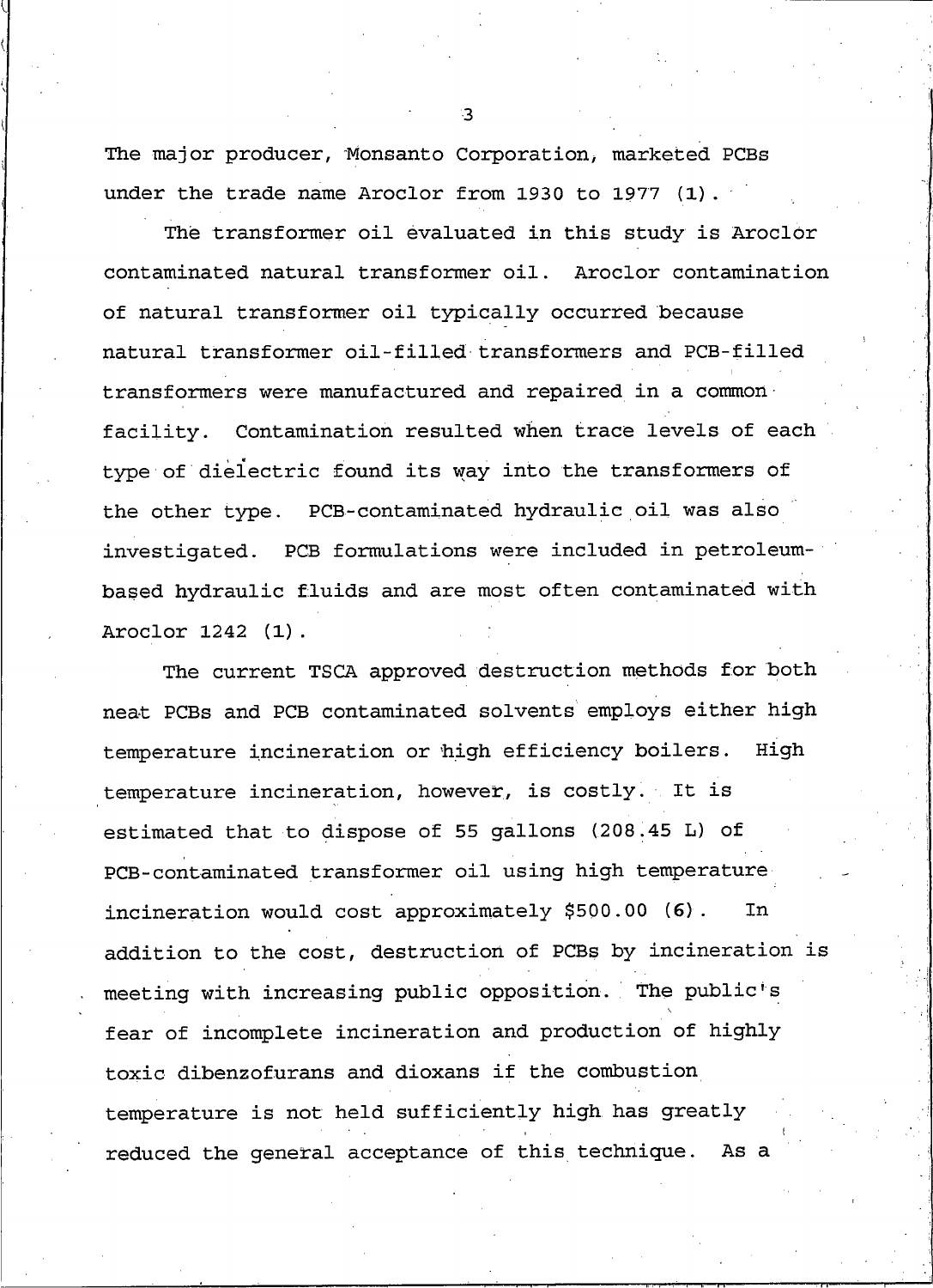result, the majority of the utility industry are simply storing their contaminated oil.

Natural transformer oil is a valuable product. Current production capacity is estimated to be limited to about 100 million gallons per year (5). Thus, based on the estimated amount of PCB contaminated transformer oil in storage, three to six years' worth of transformer oil is currently requiated to be destroyed. As pointed out by Exner (5), if the PCB fraction could be destroyed or removed, the resulting PCB-free transformer oil could theoretically be placed back into service. In the case of PCB-contaminated hydraulic oil, destroying the PCB fraction could provide a minimum goal of allowing the fluid to be burned for heat. Of obvious need is a solvent-based process that selectively degrades the PCBs, thus allowing the solvent to be recycled.

Significant effort has been directed at the development of solvent-based destruction techniques (7-21). In addition to recycling, solvent-based destruction techniques have several other advantages over incineration. Liquid phase chemical reactions are generally more easily controlled than gas phase reactions such as combustion (5). Therefore, the destruction conditions can be more easily duplicated, resulting in greater reliability. Also, liquid phase processes tend to have only small amounts of gaseous and particulate emissions. Finally, for hazardous waste generators, liquid phase destruction holds the possibility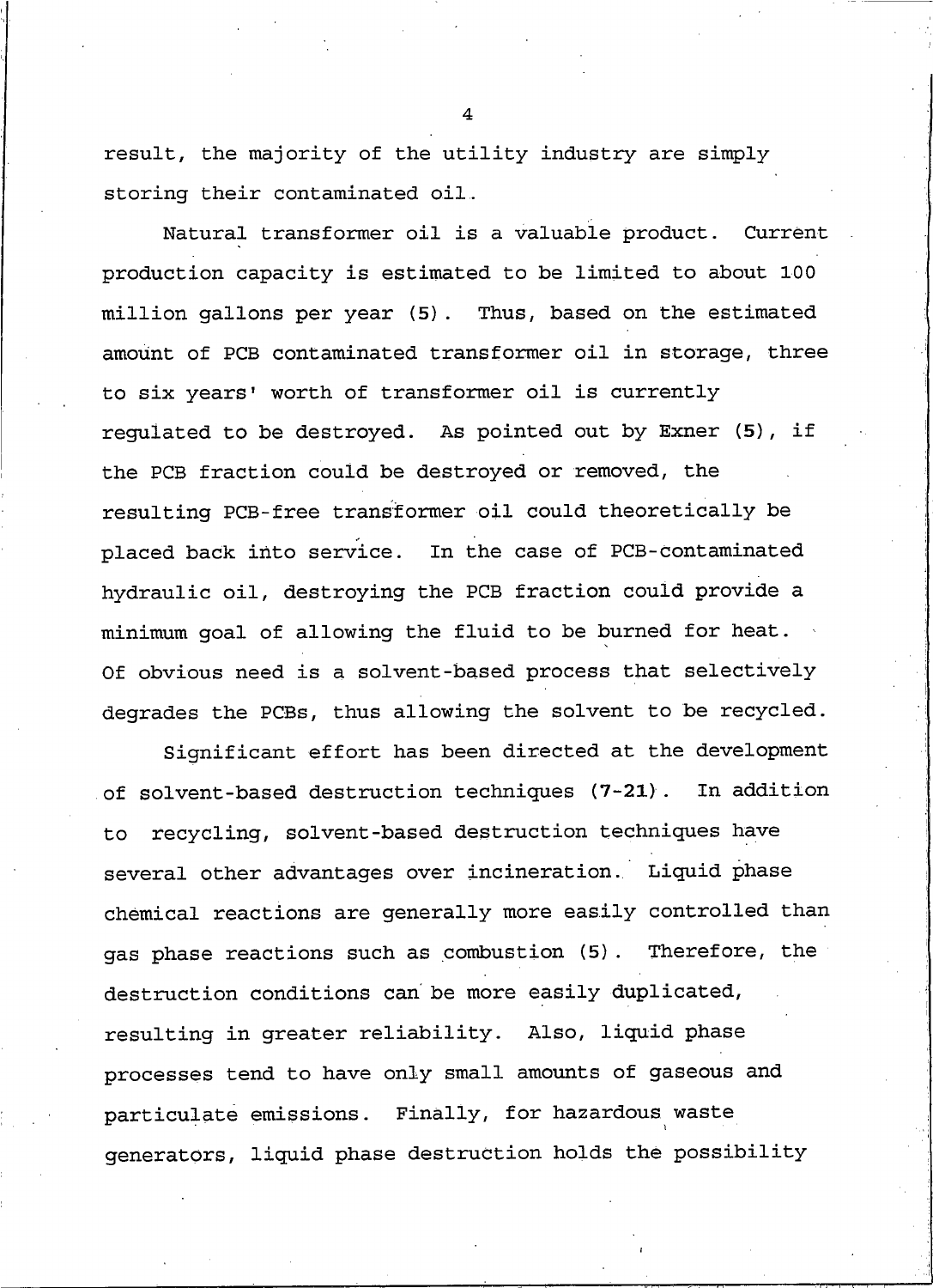of onsite treatment. This would give the generator greater control over the processing and handling of its own waste. It would also eliminate the need for and cost of shipping the waste to a fixed incinerator.

The difficulty in designing a solvent-based destruction process is that PCBs are very unreactive. About the only class of chemical reactions known to occur in the condensed phase at low temperatures are electron transfer processes which generally result in dissociation of chloride from the biphenyl ring (5). Because the biological hazard of PCBs increases with the number of chlorines on the biphenyl ring (2), dechlorination reduces the toxicity of a PCB mixture. The final product from stepwise dechlorination would be biphenyl, which TSCA does not include when determining the PCB concentration of a PCB-contaminated solvent (5). Therefore, to decontaminate a PCB solution, it is not necessary to break the biphenyl ring. Although currently not a TSCA approved treatment method, dechlorination could be an alternative to incineration.

For electron transfer to occur, a suitable source of electrons is needed. Electron donors which have been used in dechlorinating PCBs are typically anion radicals or These donors can be generated by a solvated electrons. variety of methods, including sodium metal, ozonation, photolysis, and radiolysis. The only solvent-based method that has been used on an industrial scale is sodium metal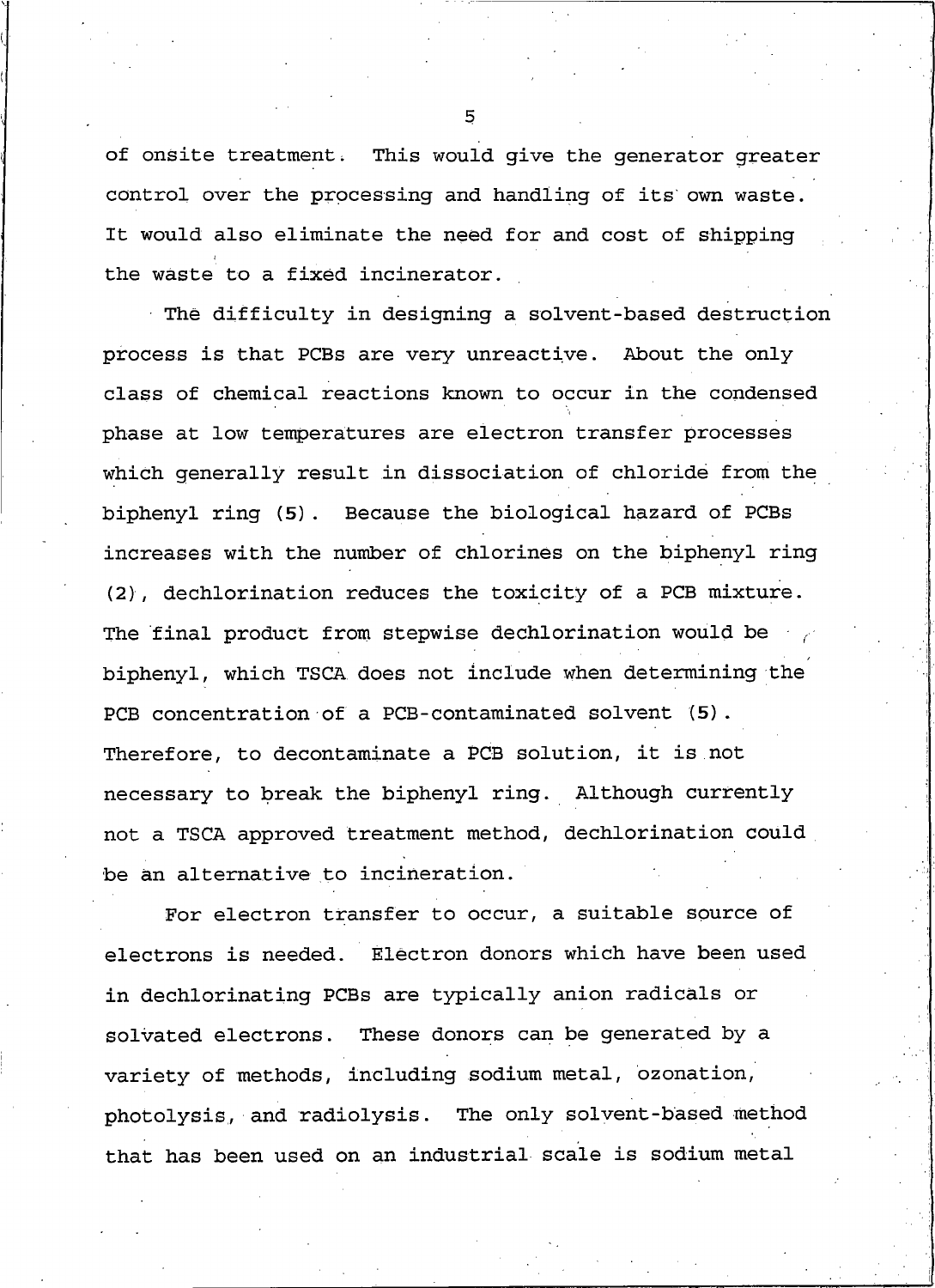dechlorination. This technique has been used by Goodyear Tire and Rubber to dechlorinate hydraulic oils contaminated with PCBs in the 100 to 150 ppm range (5). In the process used by Goodyear, a deep green reactive complex of naphthalene and sodium in tetrahydrofuran was prepared. This mixture created naphthalene anion radicals which reacted with the PCBs through charge transfer. A number of variations of this process exist, but all are based on metallic sodium as the initiator. A summary of these methods can be found in reference 5.

Gamma-ray radiolysis, the method investigated in this. thesis, generates both solvated electrons and anion radicals and offers many advantages over other solvent-based processes. Spinks (7) points out that radiolysis offers the possibility of a purer product, since contamination from incomplete removal of catalysts is not a problem. Compared to reactions initiated by UV light, ionizing radiation has the advantage of greater penetrating power so that a more uniform reaction takes place in a larger volume of reactant. Radiation-induced reactions can also be carried out at relatively low temperatures, resulting in lower energy cost, less thermal damage to the system, and reduced danger of fire or explosion (7). Acceptable destruction can be assured by irradiating, sampling to determine if the PCB concentration is at an acceptable level, and, if needed, irradiating again.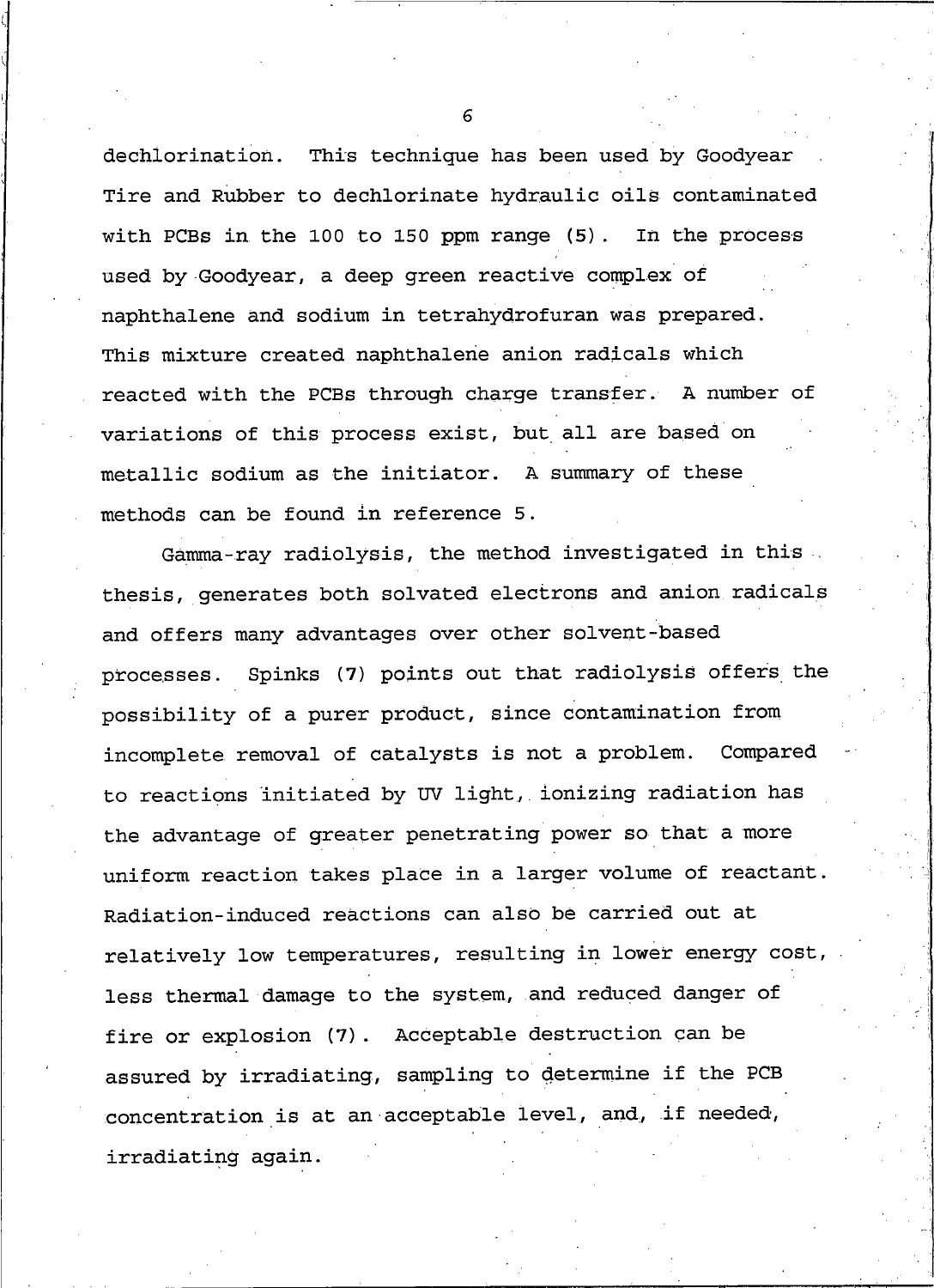A number of studies have explored radiolysis as a method capable of dechlorinating PCBs and other organochlorine materials (8-22). The mechanism by which the dechlorination occurred was found to be dependent on both the nature of the target chlorinated species and the solvent system employed. In general, the radiolytic degradation of PCBs, as well as other halogenated material (14-16), has been conducted in deareated alkaline isopropanol solutions with  $\text{cobalt-60}$  as the  $\text{gamma-ray}$  source  $(10-12)$ . The choice of gamma-rays is due to the need for a more penetrating source than alpha or beta sources.

In deareated alkaline isopropanol, the radiolytic dechlorination occurs via a chain reaction. The following key reactions have been proposed (8):

 $\overline{a}$ 

|               | $(CH_3)_2CHOH + \gamma \rightarrow (CH_3)_2CHOH^+ + e_{sol} + (CH_3)_2CHOH^*$ | (1) |
|---------------|-------------------------------------------------------------------------------|-----|
|               | $(CH_3)_2\text{CHOH}^+ \rightarrow (CH_3)_2\text{COH} + H^+$                  | (2) |
| $(CH3)2CHOH*$ | $(CH_3)_2COH +$<br>$\mathbf{H}^*$<br>$\rightarrow$                            | (3) |

Reactions  $(1)$ ,  $(2)$ , and  $(3)$  show the major products when isopropanol is subjected to high energy gamma-rays. In the presence of alkali, the isopropanol radical undergoes ionic dissociation to produce the acetone radical anion:

 $(CH_3)_{2}CO (4)$  $(CH_2)$ , COH + OH  $H<sub>2</sub>O$ 

 $7<sup>1</sup>$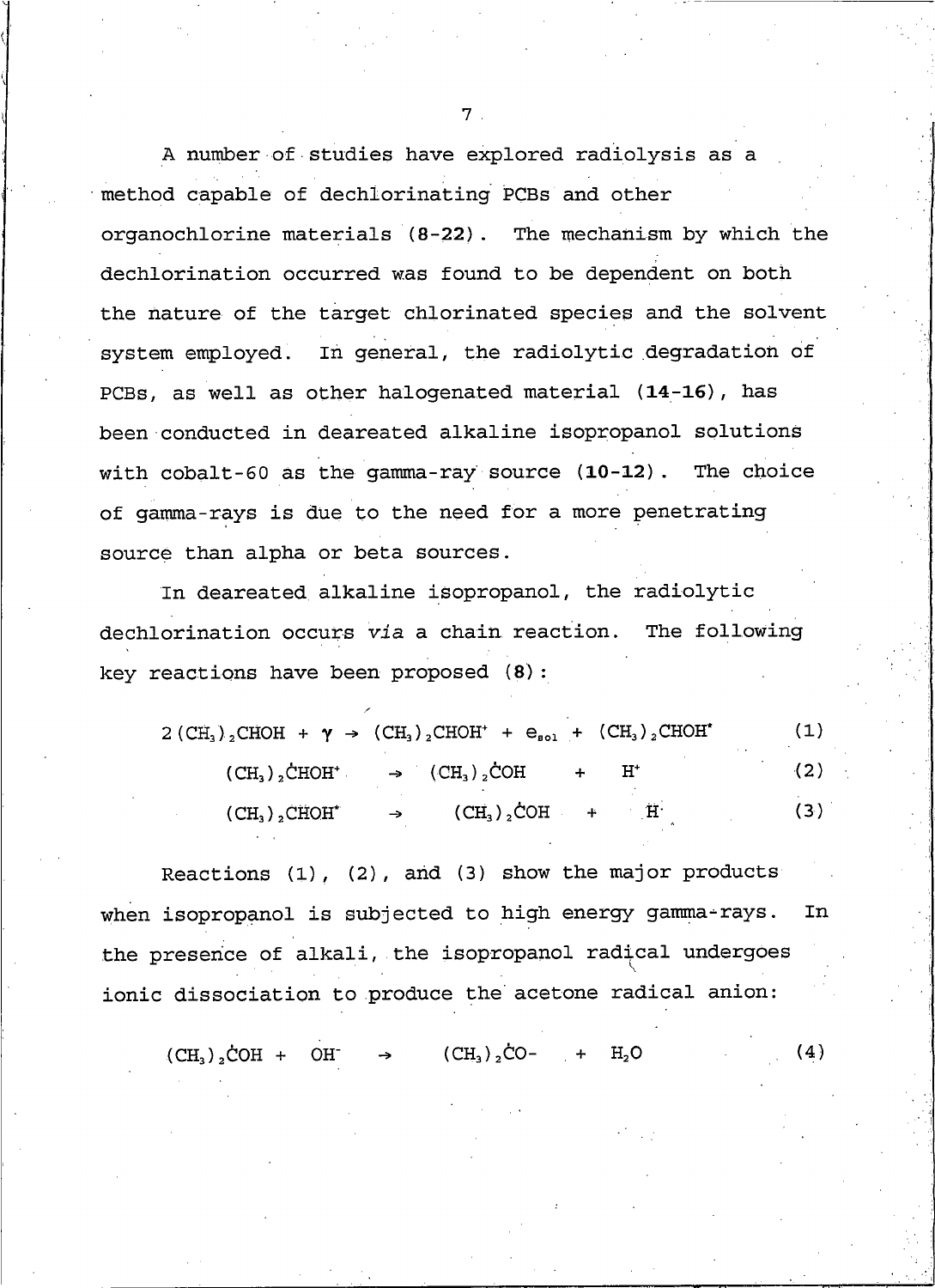This acetone radical anion reacts with the PCBs (RCln), through charge transfer, resulting in the loss of chloride anion.

$$
(CH3)2CO- + RCln \rightarrow (CH3)2CO + 'RCln-1 + Cl-
$$
 (5)

The PCB radical formed upon charge transfer abstracts a hydrogen from the solvent, thus propagating the chain reaction:

$$
RCL_{n-1} + (CH_3)_2CHOH \rightarrow (CH_3)_2COH + HRCL_{n-1}
$$
 (6)

This mechanism is discussed in detail in Singh (11). **In** summary, the work done in alkaline isopropanol has established the following (11):

- chain dechlorination of PCBs;  $1)$
- $2)$ stoichiometric equivalence of the production of chloride, acetone, and biphenyl, and the loss of alkali;
- inhibition of the dechlorination by acetone, 3) oxygen, and nitrobenzene;

stepwise dechlorination of the PCB. 4)

In neutral isopropanol materials such as CCl<sub>4</sub> (17), DDT (18) and hexachloroethane (19) were found to undergo efficient radiolytic dechlorination via a chain reaction involving the  $\alpha$ -hydroxyisopropanol radical (CH<sub>3</sub>)<sub>2</sub>COH, whereas, for the PCBs, the radiolytic dechlorination in neutral isopropanol has been observed to be less efficient,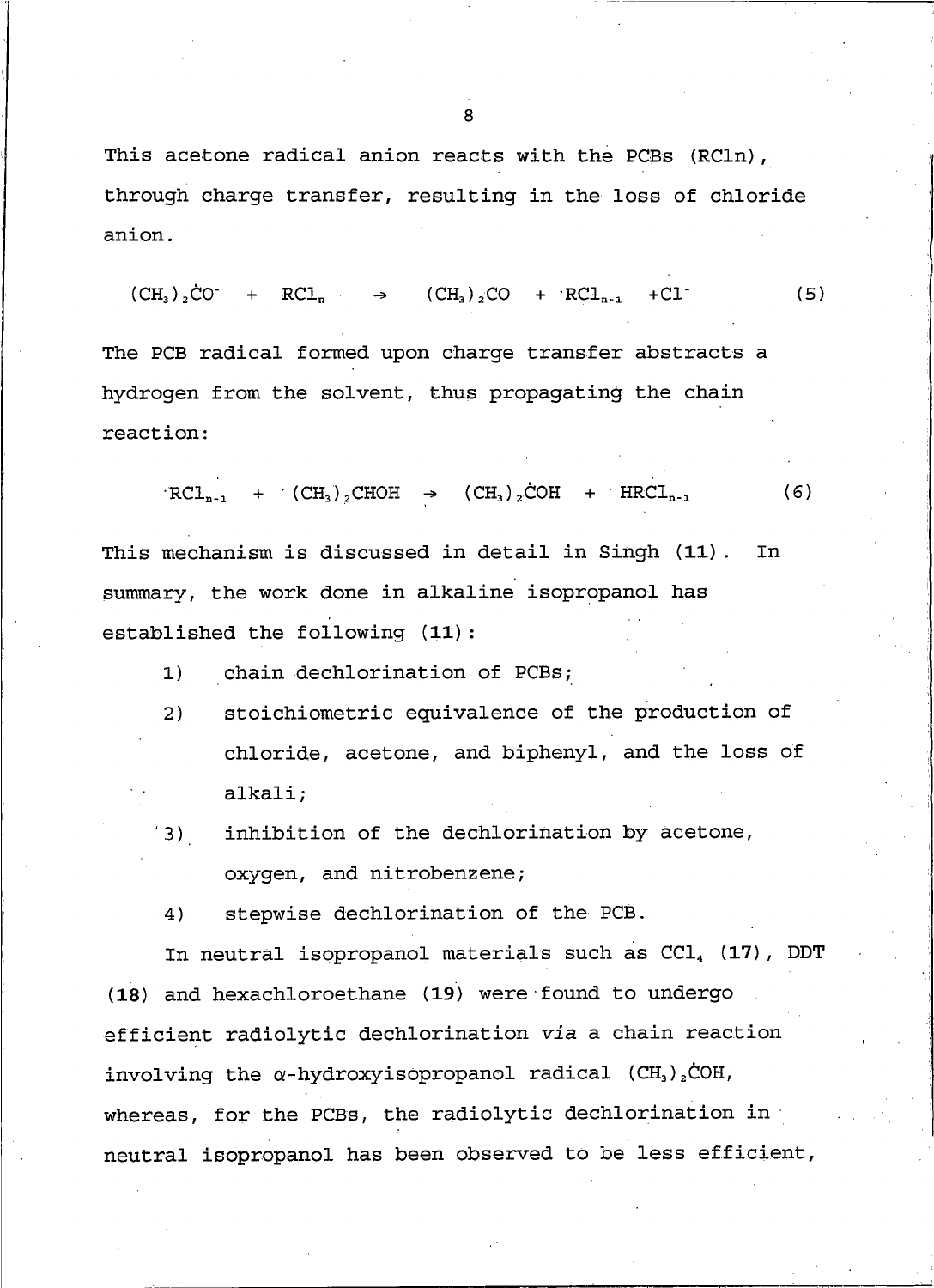with conflicting reports on the identity of the reactive species responsible for initiating the dechlorination (8,10-Possibilities include the  $\alpha$ -hydroxyisopropanol  $11)$ . radical, hydrogen atom, positive ion, and solvated electron.

Even though a demonstrated need for the direct dechlorination of PCBs in oils exists, an exhaustive search of the literature reveals only one study in transformer oil (23) and no radiolysis studies in hydraulic oil. Webber (23) examined the radiolytic decomposition of air-equilibrated Aroclor 1260 in transformer oil and concluded that even at an absorbed dose of 1540 kGy there was no evidence that dechlorination had taken place. This conclusion was based on the absence of chloride ion in the irradiated solution. However, radiolytic degradation of PCBs has been demonstrated to occur in nonpolar cyclohexane and petroleum ether (24,25), but no effort was made to determine the reactive agent responsible. In addition, mass balance information was incomplete.

In a previous study, members of my research group demonstrated that radiolytic degradation of PCBs occurs in neutral aerated isopropanol using spent nuclear fuel as the gamma-ray source (8). However, the identity of the reactive agent or agents was unknown and the mass balance was incomplete. Knowledge of these variables will have important implications in terms of a PCB treatment process. As a result, additional studies were undertaken in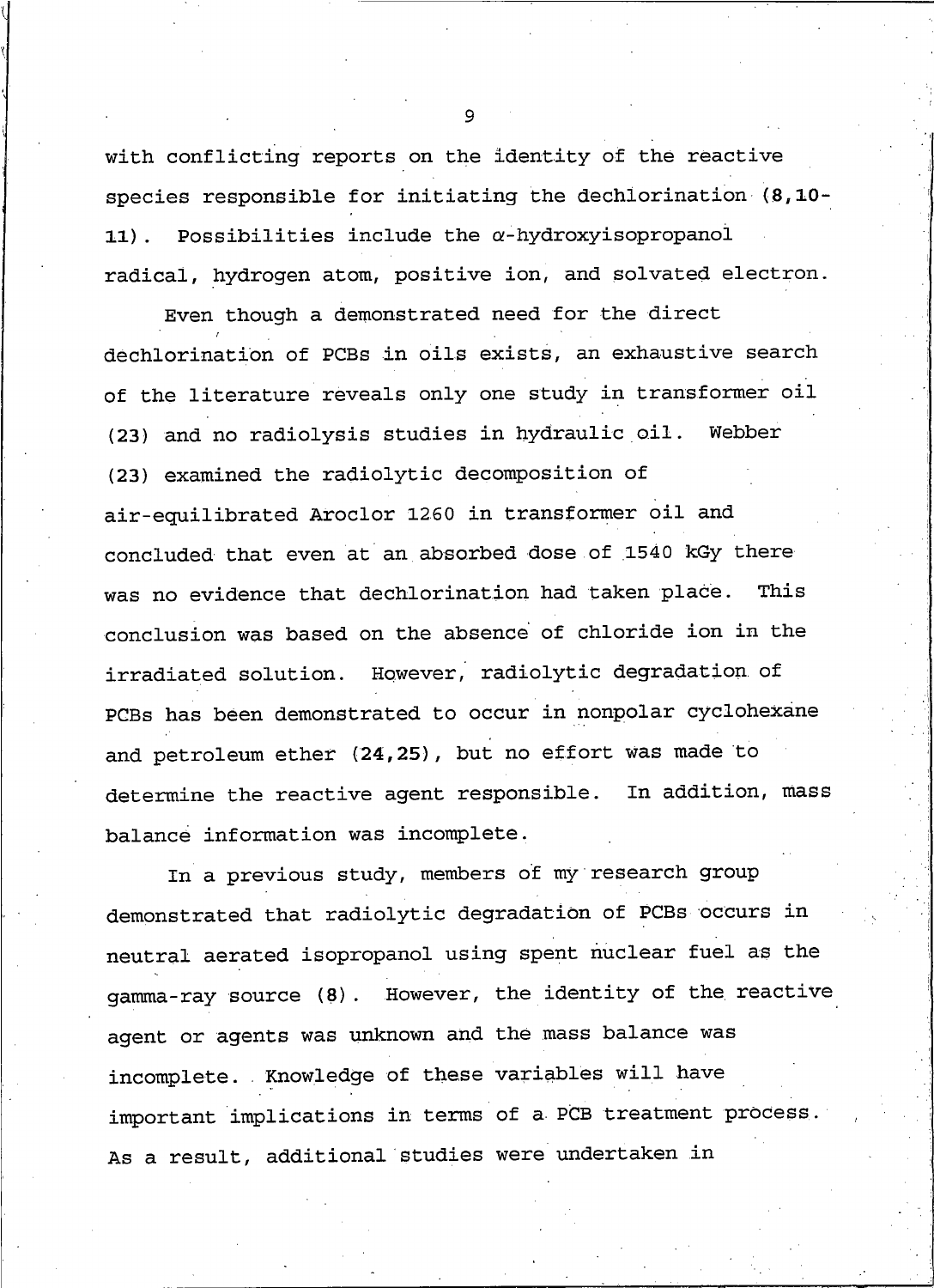isopropanol with the objective of fully characterizing the reactive species responsible for the observed PCB degradation, the influence of chlorine substitution pattern on degradation efficiency, and providing a complete mass It was believed that determining these parameters balance. in isopropanol would facilitate the successful application of this process to nonpolar solvents. If it could successfully be demonstrated that radiolytic degradation of PCBs in hydraulic oil and transformer oil is possible, the potential benefits are significant. The majority of PCB-contaminated waste is present in these solvents. Moreover, because of the penetrating ability of gamma-rays, in situ destruction of PCBs in selected applications may be possible.

Thus, using the knowledge gained in isopropanol, radiolytic studies were performed on a variety of individual PCB congeners and Aroclor 1260 in isooctane, hydraulic oil, and transformer oil. Selected scavenging agents will be used to identify the major reactive agent responsible for the dechlorination of PCBs in the different solvent systems. GC/MS experiments and radiolabelled PCB compounds have been used in an attempt to identify all of the degradation products produced. Accurate determination of the degradation products is of obvious importance. Although there are many similarities, surprising differences were discovered between the two solvents and are illustrated.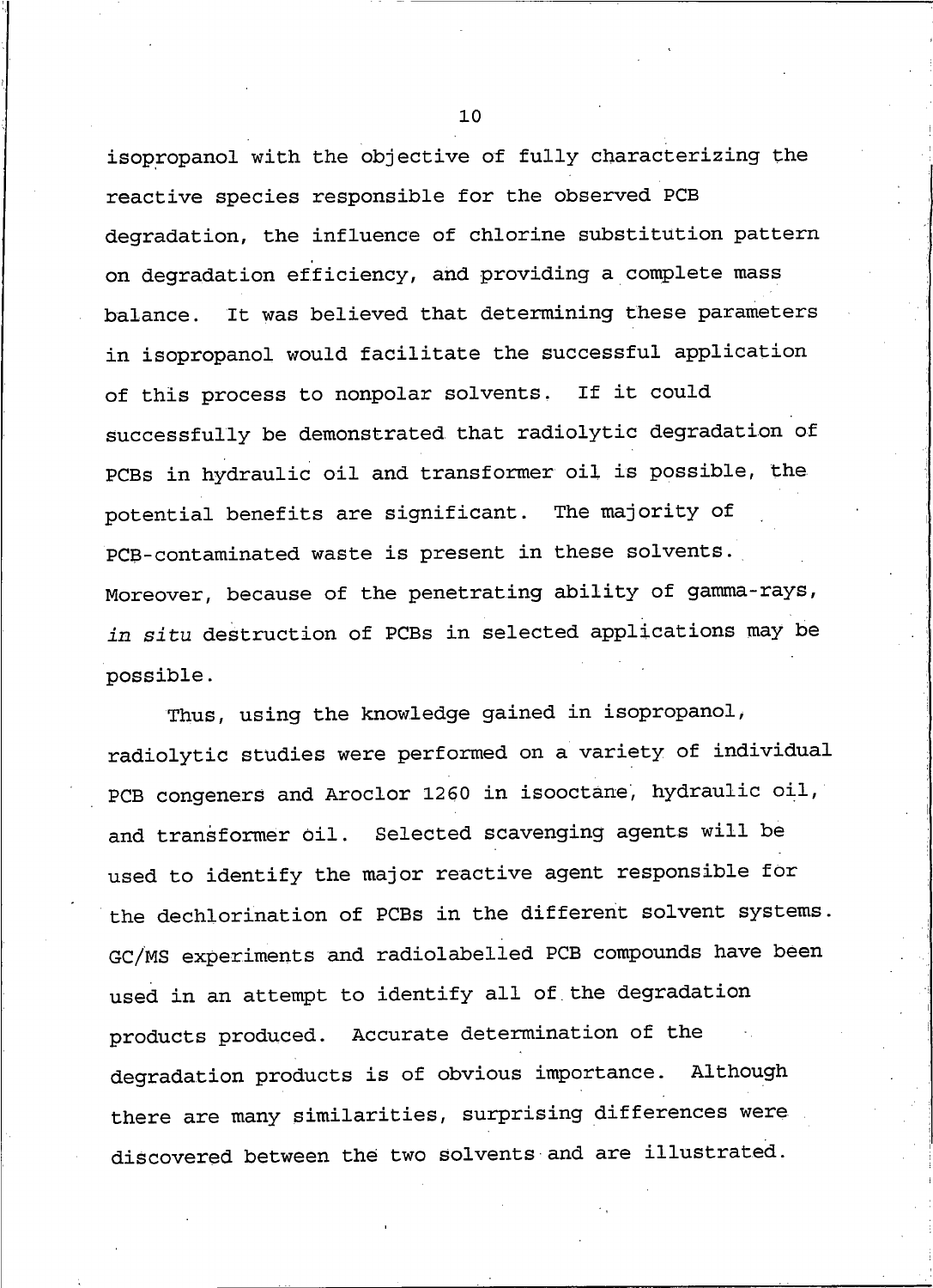Choosing a radiation source depends upon the state and size of the material to be irradiated. Because of its penetrating ability, gamma radiation is generally chosen for liquid or solid samples. Spent nuclear fuel is an excellent source of gamma-rays with an average kinetic energy of approximately 700 keV, and it was chosen as our irradiation source. To my knowledge, this is the first time spent nuclear fuel has been used in this capacity. The use of spent nuclear fuel represents a potential cost effective source, since fuel canals are currently maintained at many locations around the world. This fuel, produced as a by-product of reactor operations, does not require manufacturing or energy investment. Only minor engineering changes are needed to access the gamma-rays for use. Many utility companies that have significant quantities of PCB contaminated oils also have spent nuclear fuel that, as this report will demonstrate, could be used in destroying PCBs. This could convert what is now considered a major liability--spent fuel--into an asset.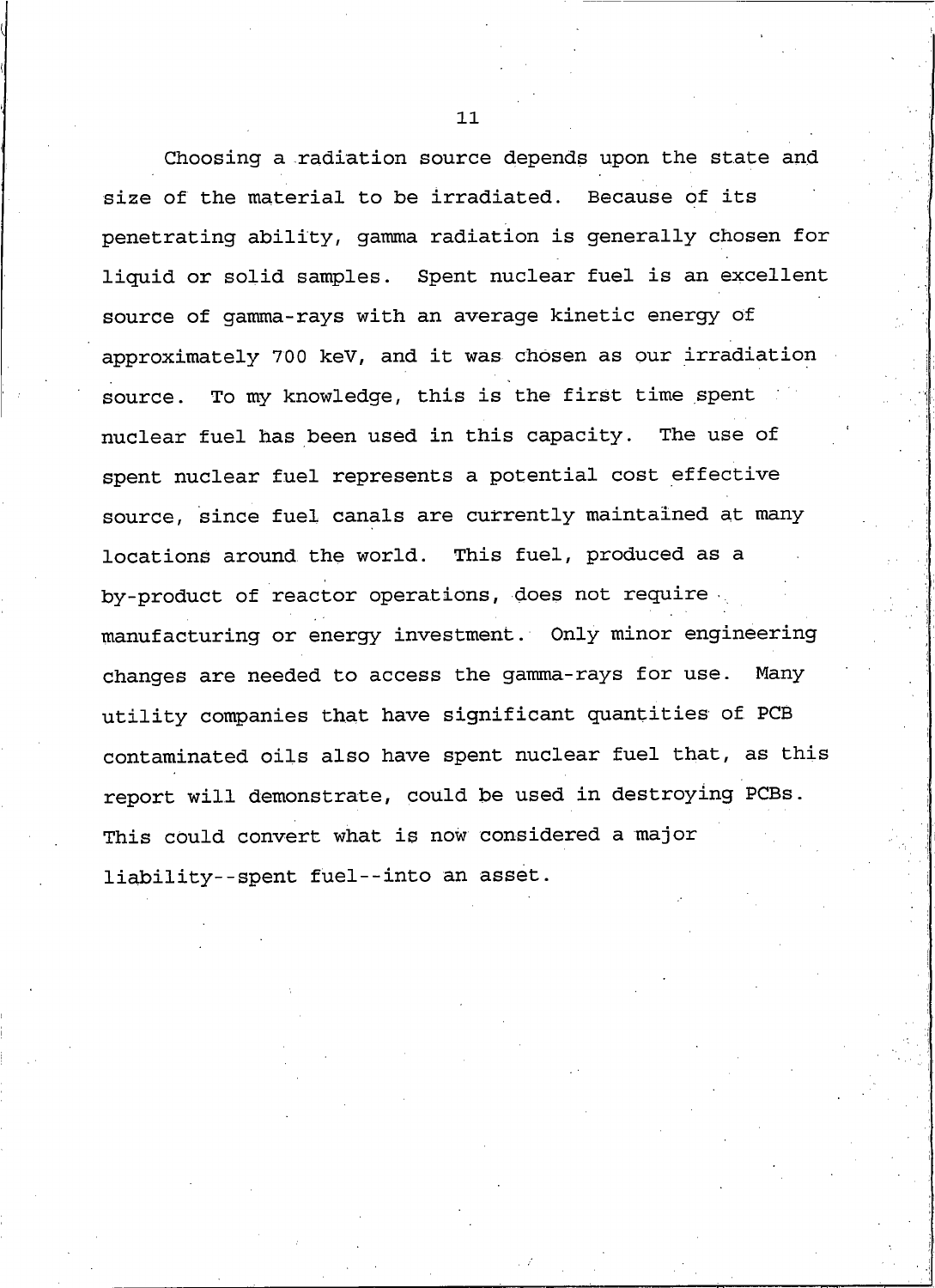#### THEORY

The basic physical process in radiation chemistry is the transfer of electromagnetic energy to the electrons of the system under study. The electromagnetic energy transfer in radiolysis is fundamentally different than the more familiar electromagnetic energy transfer that occurs in photochemistry and therefore warrants a brief review.

In photochemistry, low energy quanta of light are absorbed in a resonance process that nearly always pertains During high energy--often 10°eV to the solute molecules. quantum<sup>-1</sup> or greater--gamma irradiation of organic liquids, a nonselective absorption of radiation takes place because the energies used are well in excess of the bond energies of molecules. As a result, the radiation interacts with nearly all bound electrons, irrespective of the atoms to which the electrons belong (20). As gamma-rays pass through liquid, ions and excited molecules (which may be singlet, triplet, or superexcited states) are formed (7). Energy deposition is not uniform. Energy is deposited in highly localized regions called spurs, which are about 5 nm in diameter and from several to thousands of nanometers apart (7). The concentration of free radicals and ions within the spurs is fairly high. It has been estimated to be on the order of 10<sup>-2</sup> mol L<sup>-1</sup> (20). The majority of the ions and radicals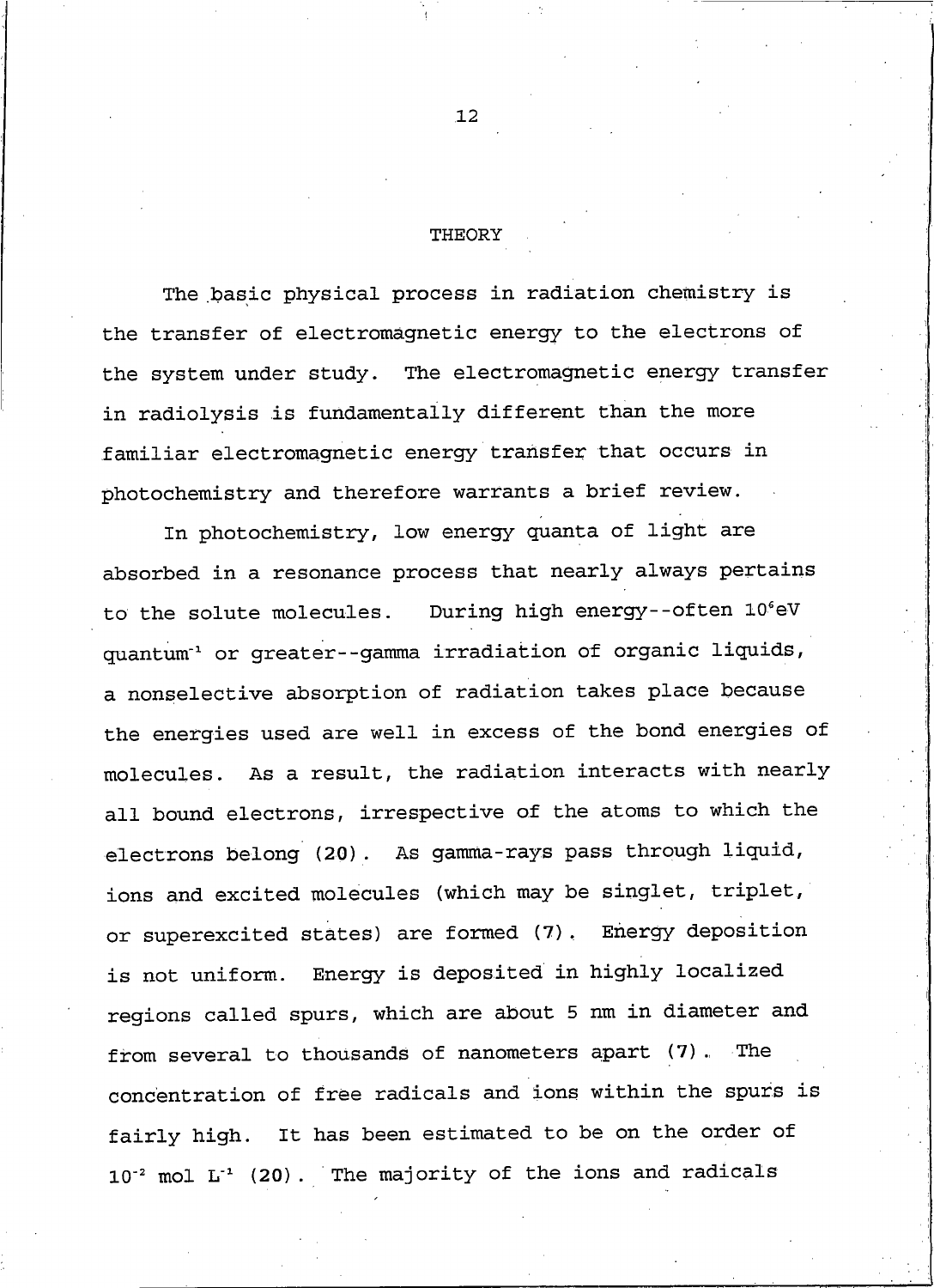formed undergo geminate recombination prior to spur expansion. Conductivity experiments (20) have shown that only approximately 3% of the ion pairs produced escape the spur to become homogeneously distributed.

The fraction of energy absorbed by any one component is roughly proportional to its concentration (mass fraction or electron fraction). Therefore, in a dilute solution the primary interaction will be the absorption of radiation by the solvent. In contrast is photochemistry, where a solute. at a low concentration may still absorb 100% of the total light absorbed by the system. With high-energy radiation the direct action of the radiation on the solute is relatively unimportant (7). The degradation of the solute results from the reactive intermediates produced by the interaction of the radiation with the solvent. Thermal degradation of the solute does not occur because little temperature change occurs when a liquid is irradiated. Spinks (7), for example, estimated the temperature rise of an expanded spur in water to be 1°C above ambient.

## Degradation Efficiency --- G Value

The figure of merit typically used when describing the chemical effects from high-energy radiation is the G value. The G value relates the radiation chemical yield to the absorbed dose. Absorbed dose is the amount of energy absorbed per unit mass of irradiated material (the SI unit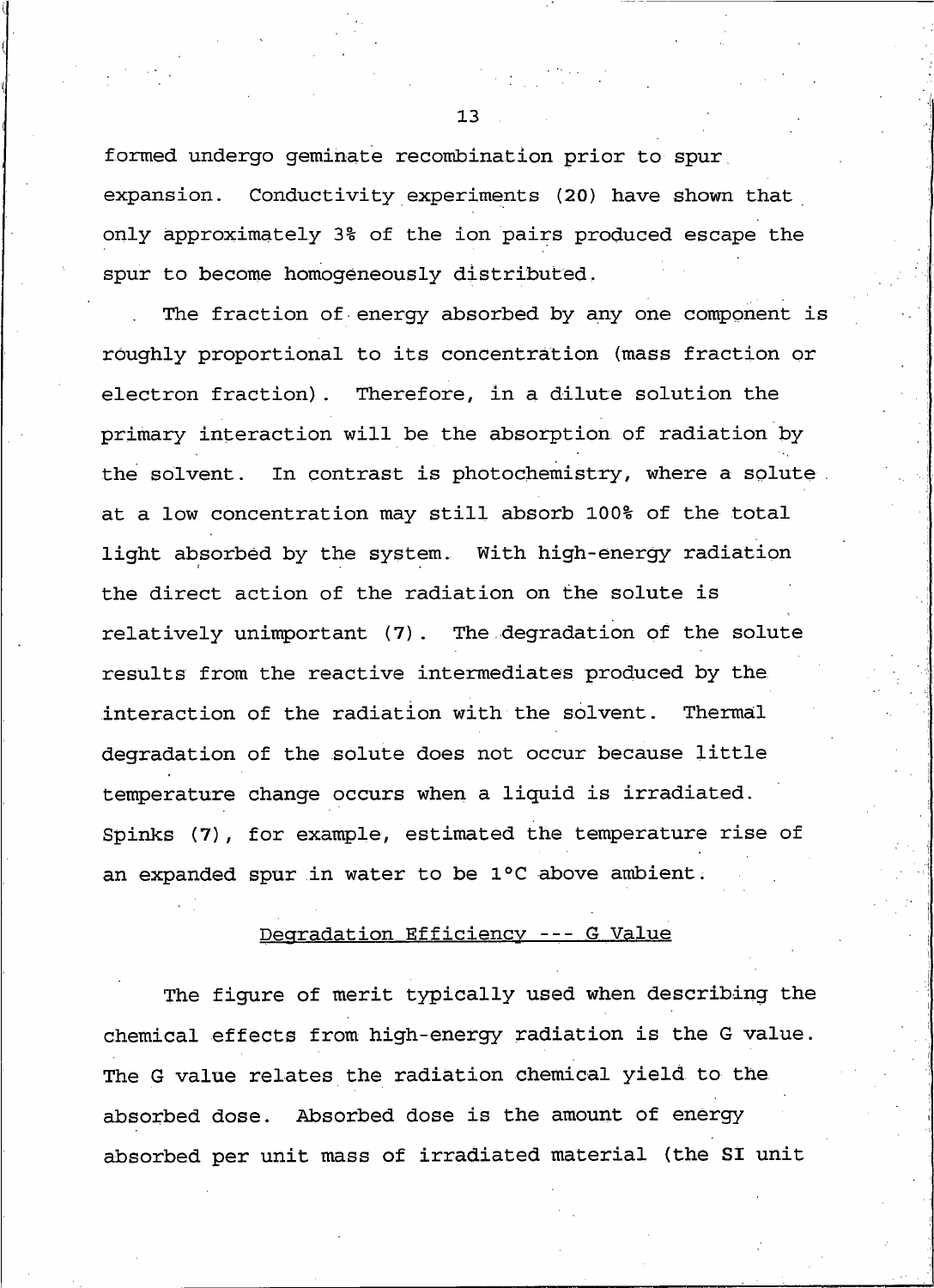is J kg<sup>-1</sup> or gray (Gy); a more familiar unit is the rad  $(1 rad = 0.01 Gy)$ . The G value has been arbitrarily chosen to represent the number of molecules changed (starting material Y changed G(-Y) or product X formed G(X)) for each 100 eV absorbed (7).

G values were originally used in the radiolysis studies of neat solvents and have been a useful and convenient method to quantitatively describe both molecular products and free ions. However, G values can often be misleading when used in remediation studies because they are frequently concentration dependent. Authors are frequently ambiguous about stating the relationship between concentration and G This can lead to difficulty when interpreting value. results from different investigators. In addition, a variety of methods have been used to calculate G values. Some researchers look for a linear portion of a product dose curve and calculate the G value from that portion. Others simply evaluate the unirradiated point and the first irradiated data point to determine a G value. The resulting degradation or product formation is then given as Ginitial. However, as the irradiation continues, product degradation or formation often slows. This is not reflected in a Ginitial value.

G values in our study were calculated using a Ginitial approach. Knowing the G value does allow us to compare our results with those obtained by others. However, the G value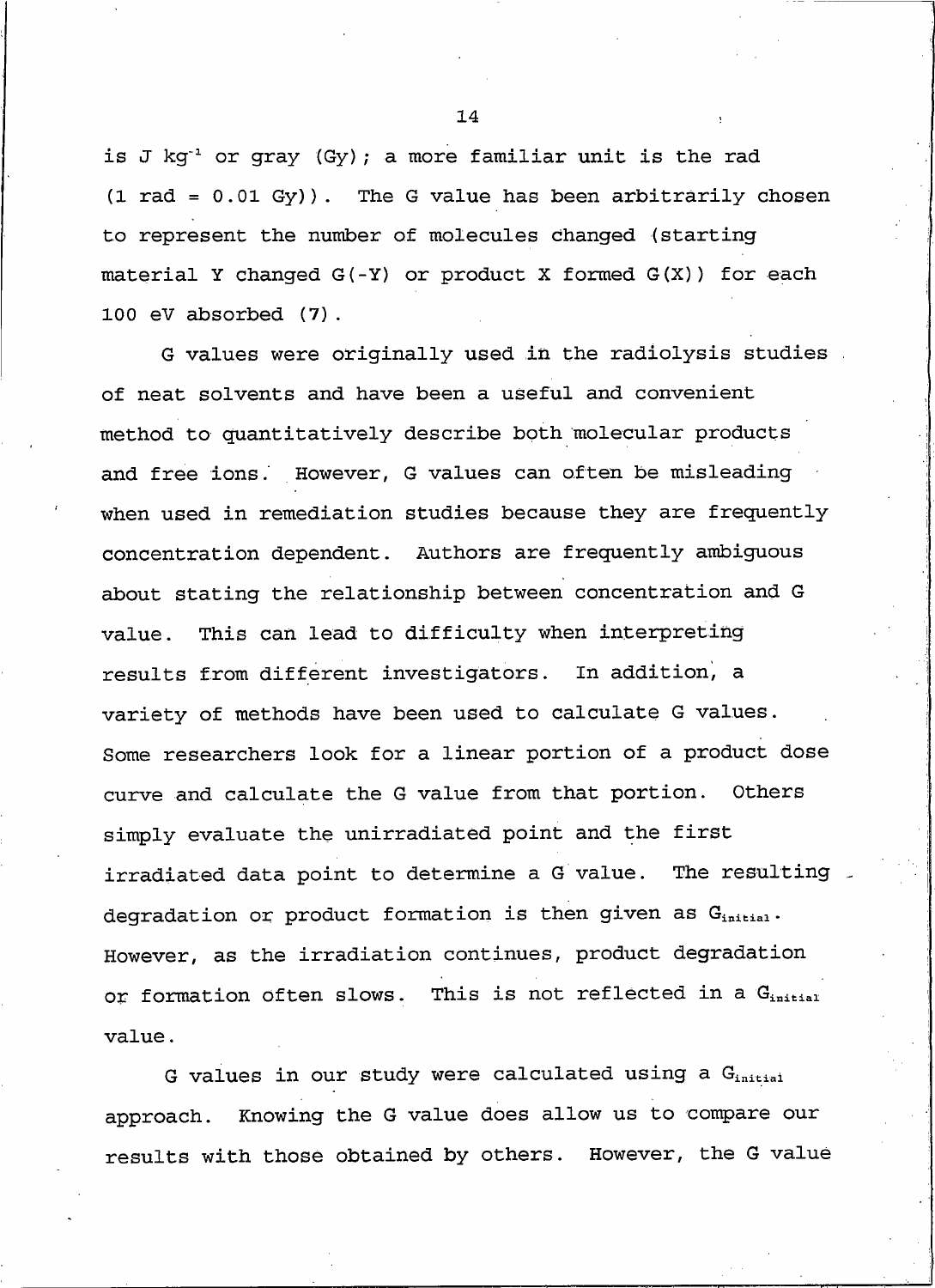in our system has limitations in use. G values were found to be concentration dependent, which puts them at a disadvantage when used to compare the results of one study against another where analyte concentrations may vary. For example, a 38 mg L<sup>-1</sup> solution of octachlorobiphenyl in isopropanol decomposes with  $G<sub>initial</sub> = -0.033$  molecules 100 eV<sup>-1</sup> while a 150 mg L<sup>-1</sup> octachlorobiphenyl solution in isopropanol gives a  $G<sub>initial</sub> = -0.144$  molecules 100 eV<sup>-1</sup>. Thus, if one is attempting to determine the effect of a scavenging agent on destruction efficiency, the initial concentrations would need to be equal or the G values obtained would be difficult to interpret. Therefore, a more uniform method for describing radiolytically induced degradation was sought.

#### Dose Constants

A method was found that was independent of the initial PCB concentration and thus more versatile. This method, first published by our lab (9,22), adopted the use of a new figure of merit which is referred to as a dose constant. Determination of the dose constant is based on the fact that first order kinetics have been observed in these studies. This is shown in Figure 1 for  $2, 2', 3, 3', 5, 5', 6, 6'$ octachlorobiphenyl (Bz 200) where octachlorobiphenyl concentration is plotted against absorbed dose. Exponential decrease in octachlorobiphenyl concentration is observed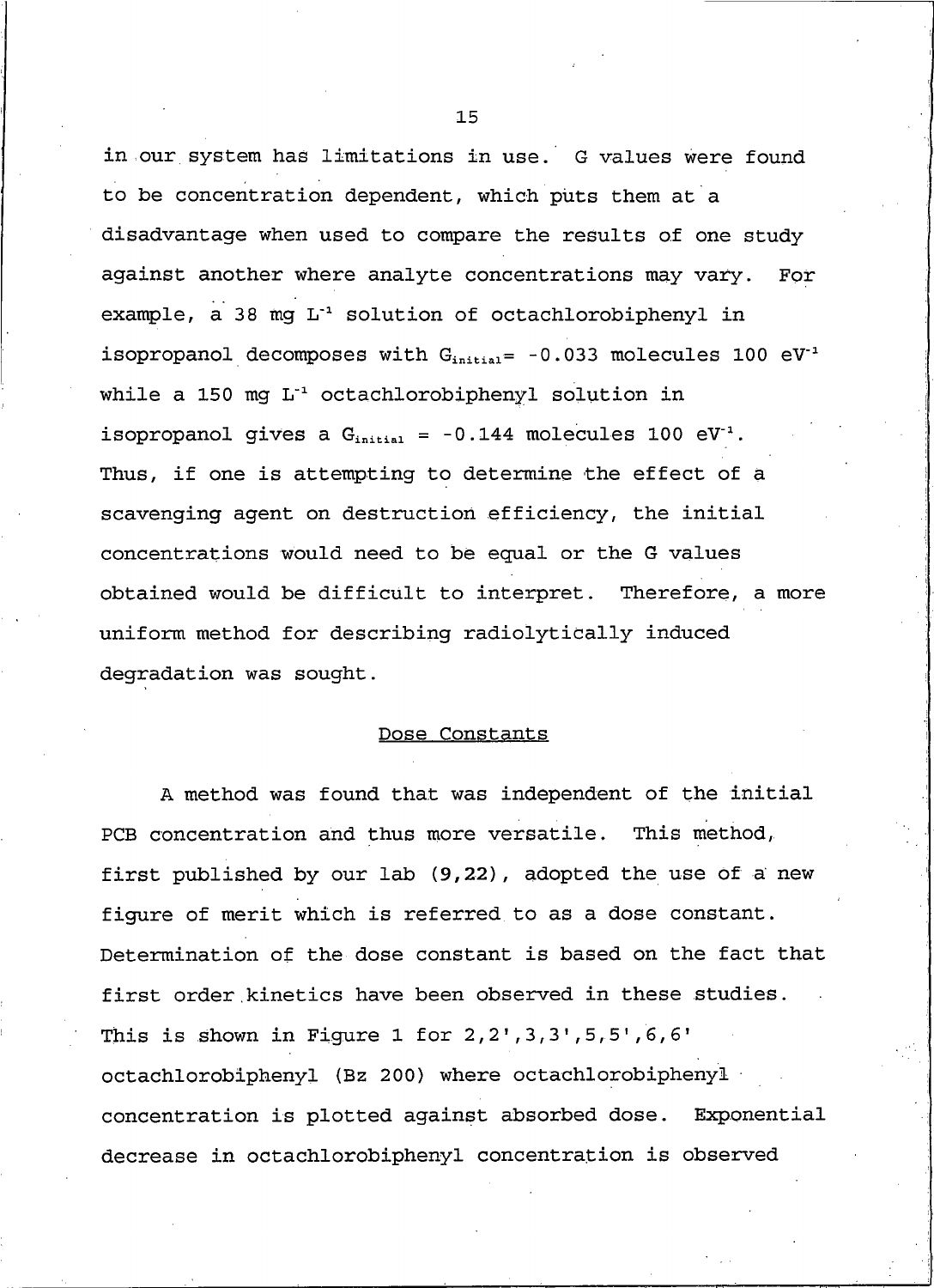with increasing dose. All of the congeners studied exhibited this kinetic behavior in the concentration range used. A discussion of possible reasons why first order kinetics are observed is given in the Results and Discussion section.

Calculation of the dose constant is performed by taking the slope of the line obtained from the plot of the natural logarithm of PCB concentration versus dose, as shown in Figure 2. The slope of this line is a first order rate constant but with the units of dose<sup>1</sup>. Just as a first order rate constant is independent of concentration, the dose constant is also independent of concentration and thus proved to be more versatile than the traditional G value. For the example given where the G value varied with octachlorobiphenyl concentration, both solutions decomposed with a dose constant of  $0.024 \pm 0.001$  kGy<sup>-1</sup>. Use of the dose constant has allowed us to evaluate changes and trends in degradation efficiency for individual PCB congeners previously unreported.

#### Modeling

Given the fact that the disappearance of PCB congeners. obeys first order kinetics, degradation modeling can be accomplished assuming homogeneous kinetics and using a dose constant, d, in place of a rate constant. For example, the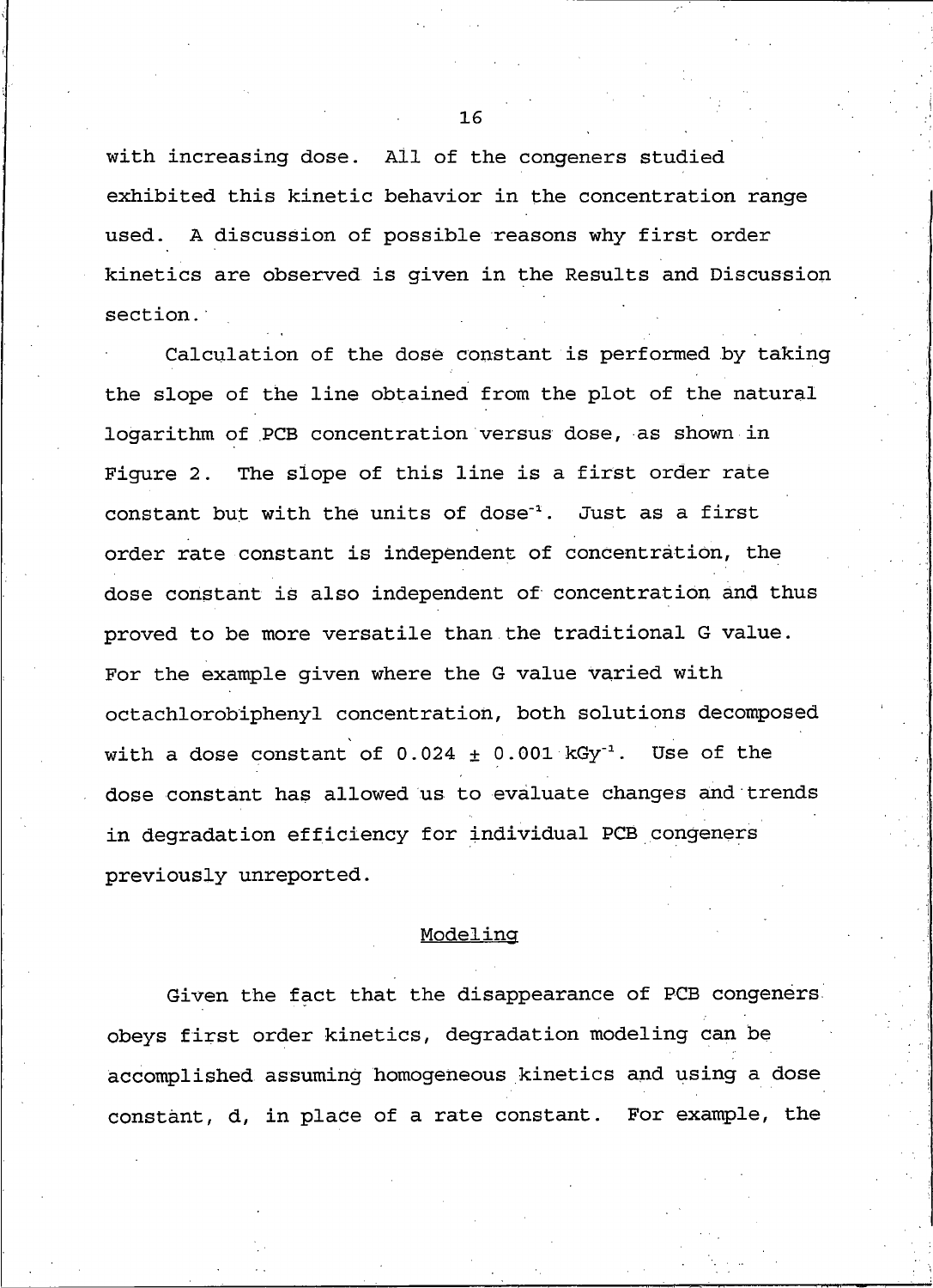

Figure 1. Change in  $2, 2', 3, 3', 5, 5', 6, 6'$  octachlorobiphenyl<br>(Bz 200) concentration versus absorbed dose. A steady decrease in Bz 200 concentration with<br>increasing dose is observed. Note the half-life<br>dependency on Bz 200 in relation to absorbed dose.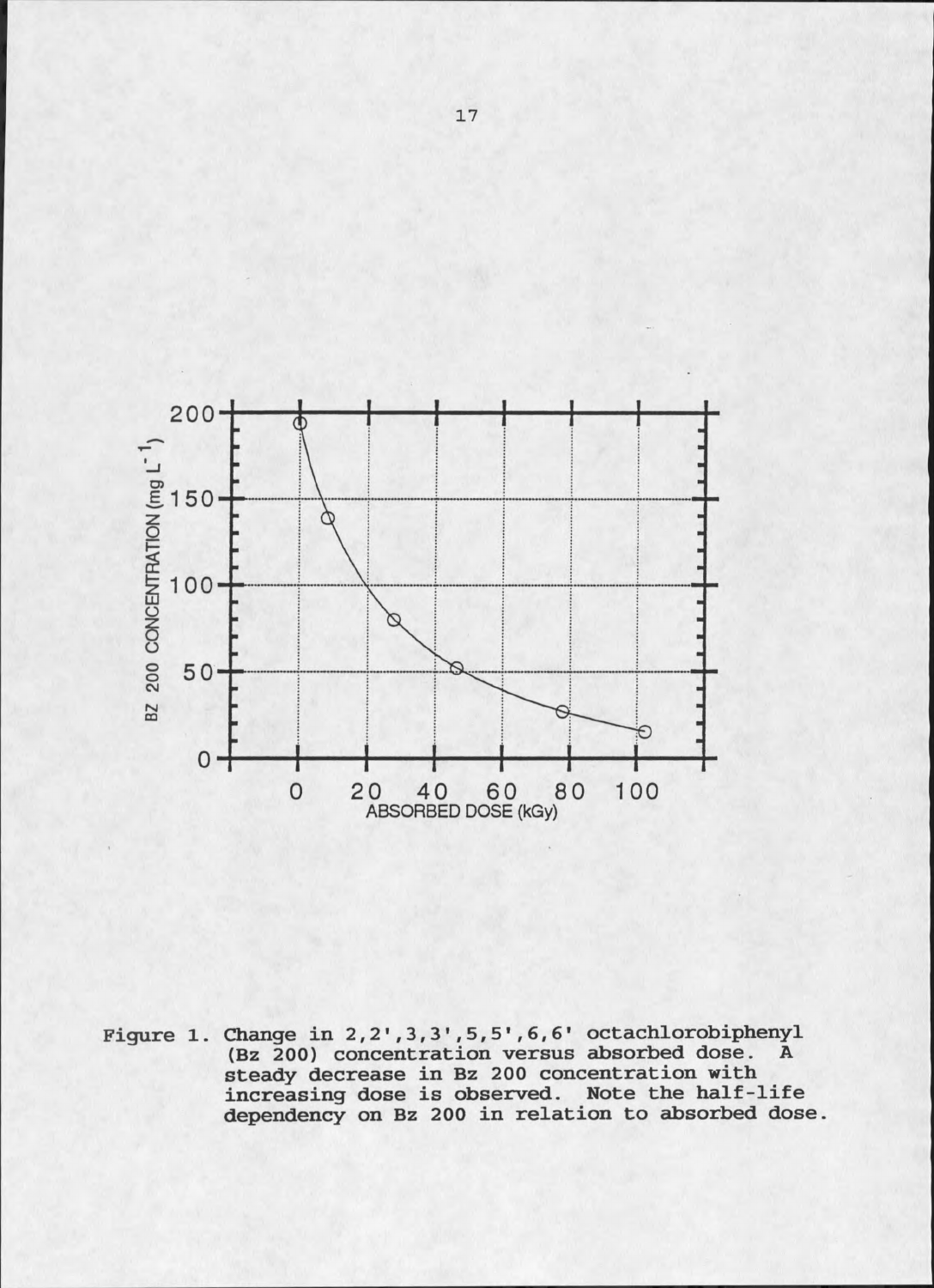

Figure 2. Plot of the natural logarithm of Bz 200 concentration and absorbed dose. The slope of the line provides the dose constant. The cord coefficient for the above line was 0.996. The correlation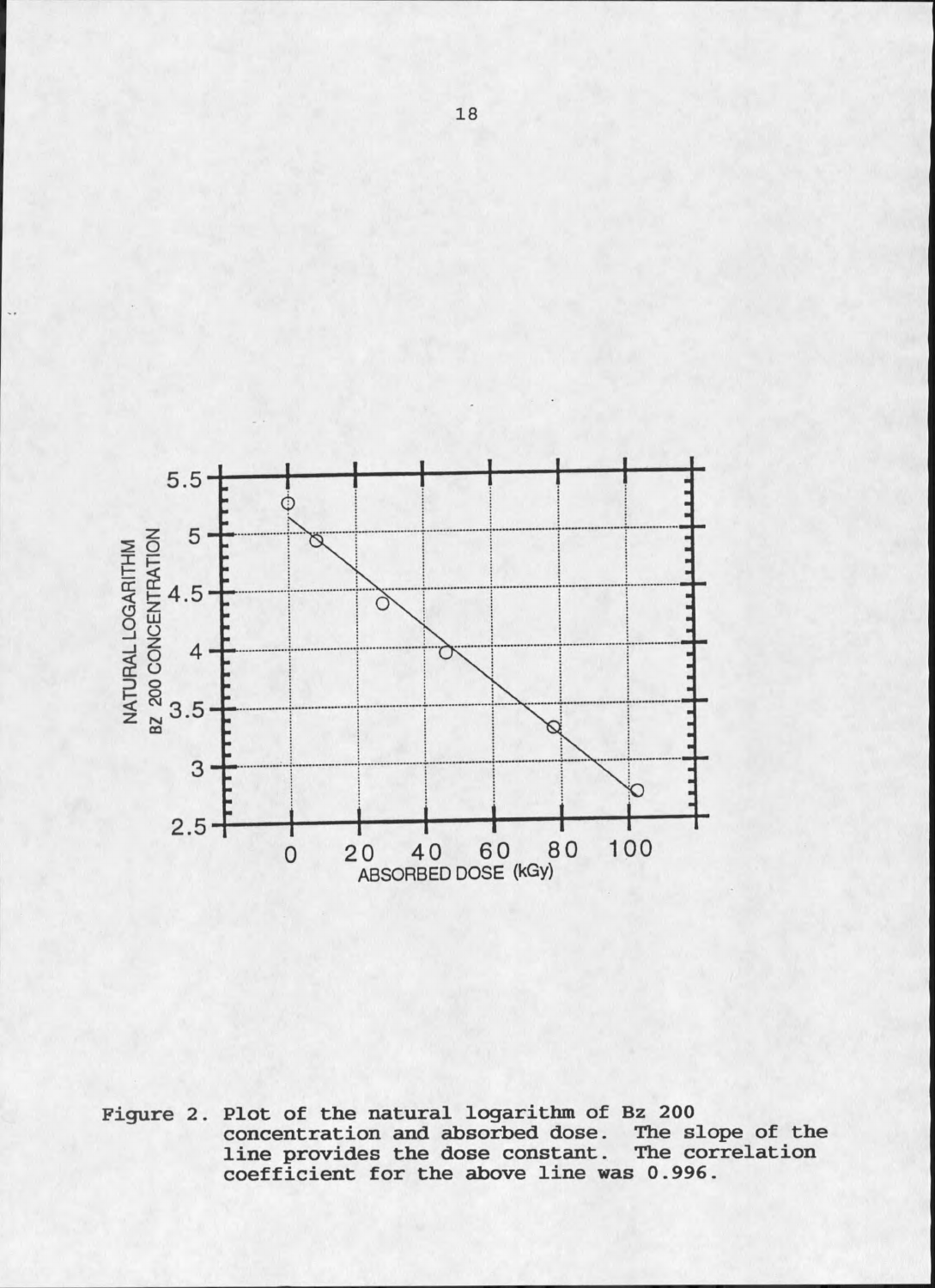disappearance of octachlorobiphenyl is described in differential form as:

$$
-d (8CB) / d (dose) = da (8CB)
$$

where (8CB) is the concentration of octachlorobiphenyl at the current total absorbed dose and d<sub>a</sub> is the dose constant with units of reciprocal dose. Since the decomposition of octachlorobiphenyl is the only source of the various heptachlorobiphenyls (7CB), and assuming heptachlorobiphenyl decomposes essentially as does octachlorobiphenyl, the appearance and subsequent disappearance of heptachlorobiphenyl can be described as:

> $d(TCB/d(dose)) = d_8(8CB) - d_7(7CB)$  $(8)$

 $(7).$ 

where  $d_a$  and  $d_7$  need not have the same value. The form of this relationship would also apply to the lower chlorinated homologs, hexachlorobiphenyl to chlorobiphenyl.

For purposes of graphing the above equations, these differentials can be approximated with a sufficiently small dose increment  $\Delta$  (dose) on going from step (i-1) to step (i) to give

$$
(8CB)_{i} = (8CB)_{i-1} - d_{s}(8CB)_{i-1}\Delta(\text{dose})
$$
 (9)

for the destruction of octachlorobiphenyl and

 $(7CB)_{i} = (7CB)_{i-1} + d_{s} (8CB)_{i-1} \Delta (dose) - d_{7} (7CB)_{i-1} \Delta (dose)$  $(10)$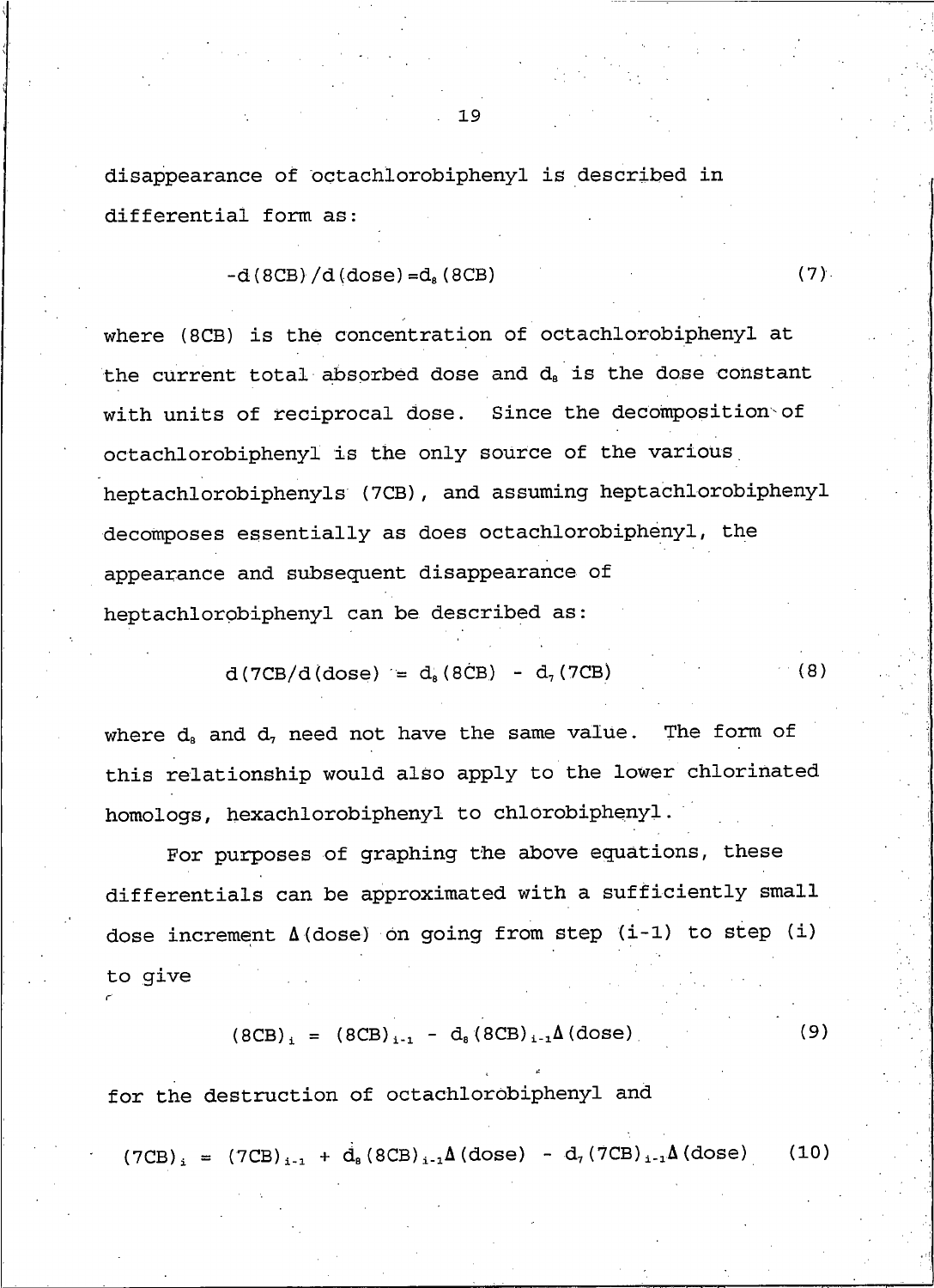for heptachlorobiphenyl. The same type of reasoning is then applied to the rest of the lower chlorinated homologs. In these experiments, the initial concentration of all lower homologs is assumed to be zero.

The above model may then be used to predict the concentration of any homolog during the course of an irradiation. The predicted pattern of less chlorinated homolog growth and destruction is similar to that measured in an irradiated sample, as shown in Figures 3a and 3b. Figure 3b depicts a 190 mg L<sup>-1</sup> octachlorobiphenyl solution in isopropanol irradiated to approximately 100 kGy with spent fuel while Fiqure 3a shows the predicted growth and destruction based on the kinetic model given. The agreement is reasonably good for the first several homologs, after which the model begins to break down.

Several possible reasons exist for this divergence. The number of different congeners capable of being produced is surprising. Starting with  $2, 2^1, 3, 3^1, 4, 5^1, 6, 6^1$ octachlorobiphenyl, five unique heptachlorobiphenyl congeners theoretically could be produced. The number of hexachlorobiphenyl congeners that can be produced from the above heptachlorobiphenyl congeners would be 25. This trend greatly complicates modeling. For accurate modeling, each dose constant for each congener would need to be known. Therefore, the best that can be done is an estimation.